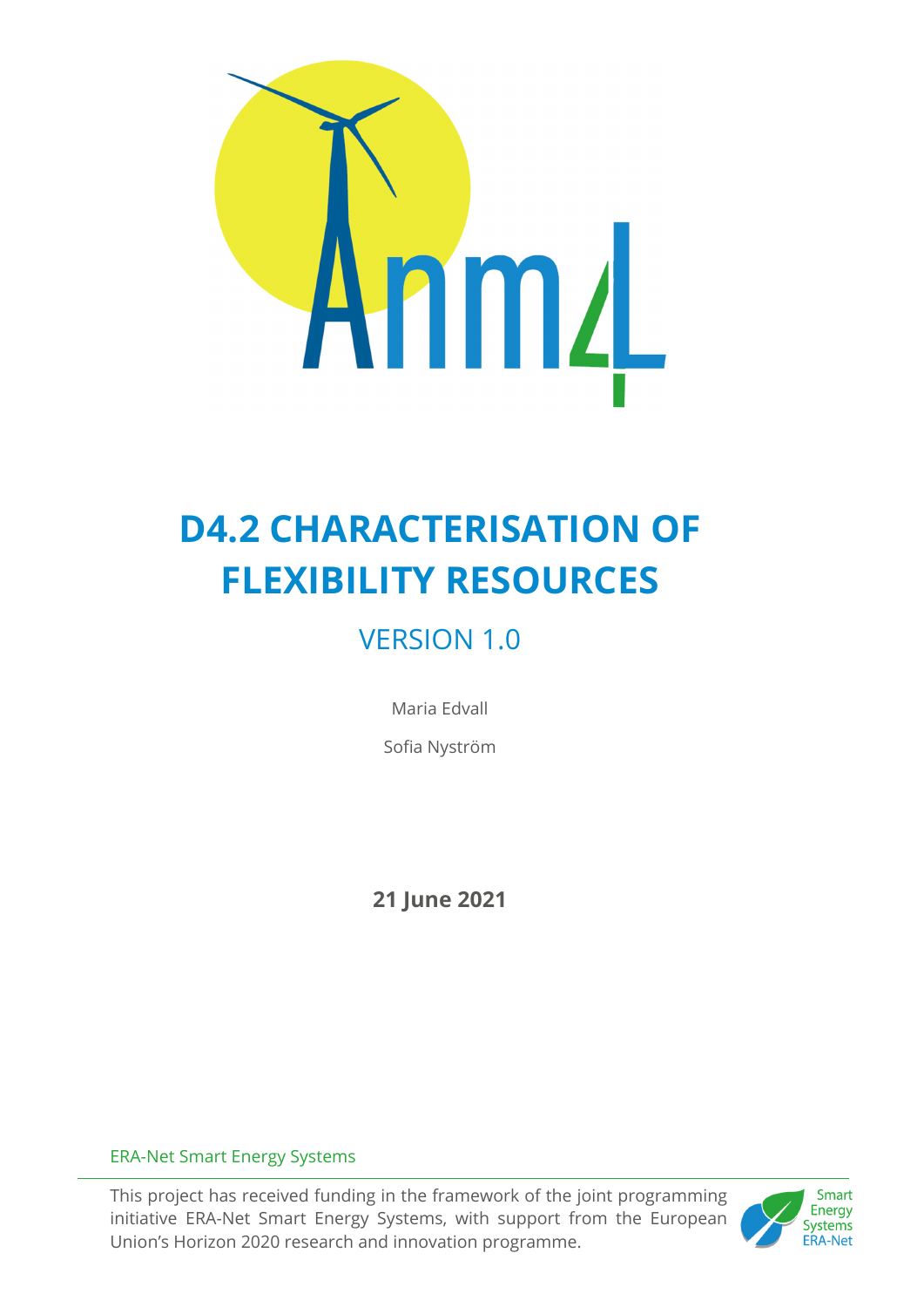#### anm4l.eu



#### **INTERNAL REFERENCE**

| Deliverable No.:   | D 4.2                                                                                                                                                   |
|--------------------|---------------------------------------------------------------------------------------------------------------------------------------------------------|
| Deliverable Name:  | Characterisation of flexibility resources                                                                                                               |
| Lead Participant:  | RISE Research Institutes of Sweden                                                                                                                      |
| Work Package No.:  | 4                                                                                                                                                       |
| Task No. & Name:   | T 4.2 Value of ANM including flexibility for DSOs in short-<br>term and long-term planning and MS4 Market models for<br>flexibility providers developed |
| Document (File):   | D4.2 - Characterisation of flexibility resources - ver1.0 -<br>approved.docx                                                                            |
| Issue (Save) Date: | 2021-09-06                                                                                                                                              |

#### **DOCUMENT STATUS**

|                      | <b>Date</b> | Person(s)                                                                                                                                    | <b>Organisation</b>                                                                                                                                                                                     |
|----------------------|-------------|----------------------------------------------------------------------------------------------------------------------------------------------|---------------------------------------------------------------------------------------------------------------------------------------------------------------------------------------------------------|
| <b>First version</b> | 2021-05-31  | Maria Edvall<br>Sofia Nyström                                                                                                                | RISE Research Institutes of Sweden<br>RISE Research Institutes of Sweden                                                                                                                                |
| <b>Review by</b>     | 2021-06-14  | Olof Samuelsson                                                                                                                              | <b>Lund University</b>                                                                                                                                                                                  |
| <b>Approval by</b>   | 2021-07-05  | <b>Steering</b><br><b>Committee:</b><br>Olof Samuelsson<br>Markus Mirz<br>Jörgen Rosvall<br>Maria Edvall<br>Stina Hallhagen<br>Emil Hillberg | <b>Lund University</b><br><b>RWTH Aachen University</b><br>E.ON Energidistribution AB<br>RISE Research Institutes of Sweden<br>RISE Research Institutes of Sweden<br>RISE Research Institutes of Sweden |

#### **DISSEMINATION LEVEL**

☒ **Public** Fully open ☐ **Confidential** Restricted consortium internal document

#### **DOCUMENT SENSITIVITY**

- ☒ **Not Sensitive** Contains only factual or background information; contains no new or additional analysis, recommendations or policy-relevant statements
- ☐ **Moderately Sensitive**  Contains some analysis or interpretation of results; contains no recommendations or policy-relevant statements
- □ **Sensitive Contains analysis or interpretation of results with policy**relevance and/or recommendations or policy-relevant statements
- ☐ **Highly Sensitive Confidential**  Contains significant analysis or interpretation of results with major policy-relevance or implications, contains extensive recommendations or policy-relevant statements, and/or contain policy-prescriptive statements. This sensitivity requires SB decision.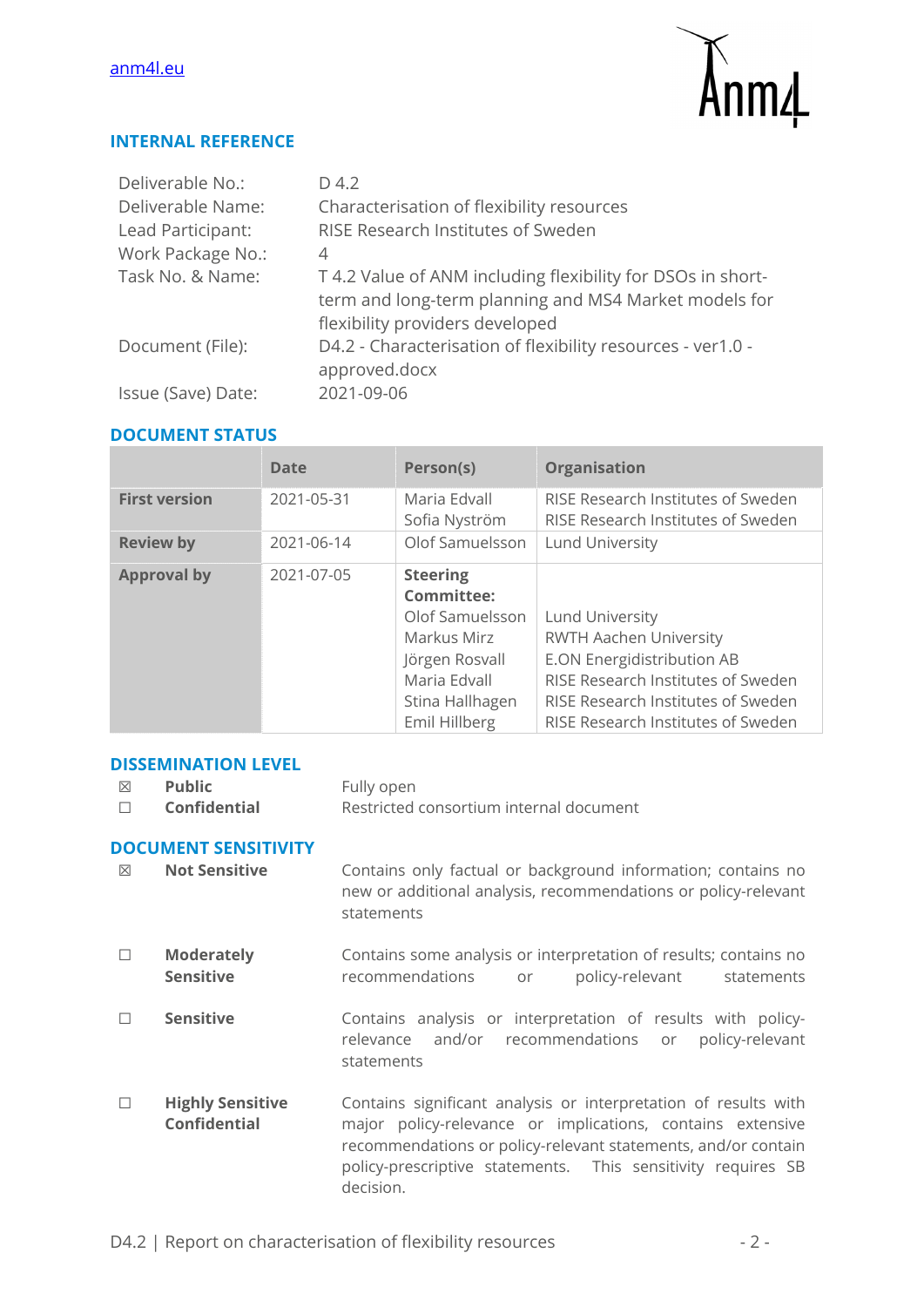

#### **Disclaimer**

The content and views expressed in this material are those of the authors and do not necessarily reflect the views or opinion of the ERA-Net SES initiative. Any reference given does not necessarily imply the endorsement by ERA-Net SES.

#### **About ERA-Net Smart Energy Systems**

ERA-Net Smart Energy Systems (ERA-Net SES) is a transnational joint programming platform of 30 national and regional funding partners for initiating co-creation and promoting energy system innovation. The network of owners and managers of national and regional public funding programs along the innovation chain provides a sustainable and service oriented joint programming platform to finance projects in thematic areas like Smart Power Grids, Regional and Local Energy Systems, Heating and Cooling Networks, Digital Energy and Smart Services, etc.

Co-creating with partners that help to understand the needs of relevant stakeholders, we team up with intermediaries to provide an innovation eco-system supporting consortia for research, innovation, technical development, piloting and demonstration activities. These co-operations pave the way towards implementation in real-life environments and market introduction.

Beyond that, ERA-Net SES provides a Knowledge Community, involving key demo projects and experts from all over Europe, to facilitate learning between projects and programs from the local level up to the European level.

www.eranet-smartenergysystems.eu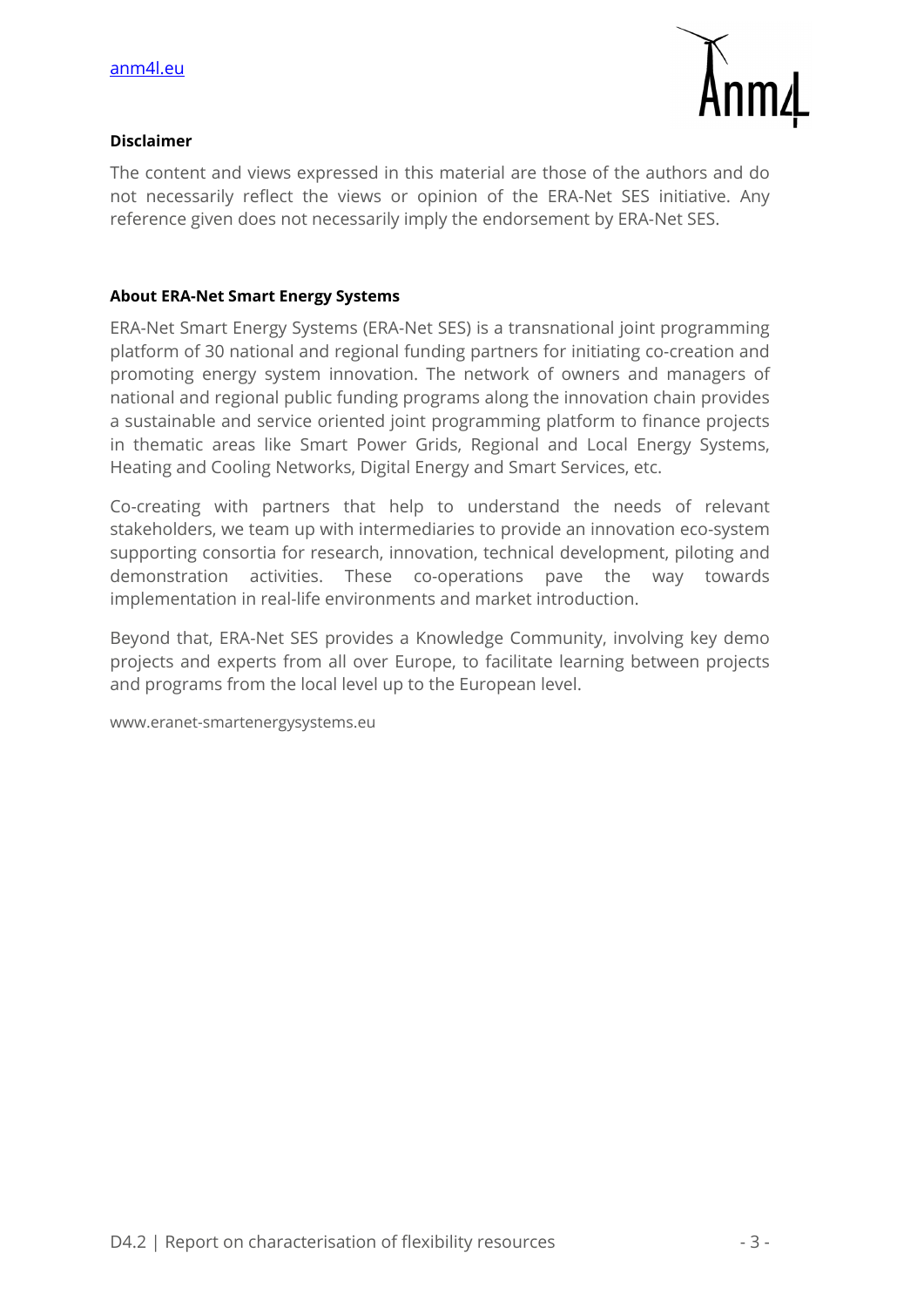

# **EXECUTIVE SUMMARY**

The overall focus of ANM is to control active and reactive power to maintain voltage limits throughout the network as well as avoiding overload situations thereby allowing for a larger share of renewable generation. Voltage and overload control can be performed by different means using flexibility resources to alter and/or limit the flow of active and/or reactive power.

This report, D4.2, provides a characterisation of selected flexibility resources that are relevant for an ANM solution. It includes for example information on what type of entity is the counterparty to the DSO, the type of service(s) it provides, and costs that occur when utilising it.

Heat pumps can for example provide active power flexibility, shift active power consumption to another time, see the table below. This is useful when avoiding overload situation in the grid. The owner of a heat pump can be a private household or a company, and its flexibility service can be managed by either the owner or an aggregator acting on behalf of the owner. The one managing the flexibility service will be the counterparty to the DSO. The availability depends on outdoor temperature and the insulation of the house in which it is located, the accepted deviations from a certain indoor temperature and whether there is any rebound of power to take into consideration. Costs are not quantified but listed and may be quantified in future deliverables.

| Table 1: Extract from Table 4, Flexibility characterisation |  |
|-------------------------------------------------------------|--|
|-------------------------------------------------------------|--|

| <b>Resource</b> | Counterparty | <b>Provides</b> | <b>Availability / reliability</b>                | <b>Utilization cost</b> | <b>DSM/DR</b> |
|-----------------|--------------|-----------------|--------------------------------------------------|-------------------------|---------------|
| <b>Heat</b>     | Private /    | Active          | • Depending on the                               | • Low impact on total   | <b>DSM/DR</b> |
| pumps           | Aggregator / | power,          | outdoor temperature                              | energy use              |               |
|                 | Company      | <b>Shifting</b> | and insulation value for                         | • Cost of inconvenience |               |
|                 |              | power in        | the building                                     | for the owner need to   |               |
|                 |              | time            | • Only impact on indoor<br>climate as defined in | be considered           |               |
|                 |              |                 | the agreement                                    |                         |               |
|                 |              |                 | • Consider rebound of                            |                         |               |
|                 |              |                 | power                                            |                         |               |

Furthermore, the report elaborates on possibilities for how the DSO can acquire flexibility. For example, whether flexibility is traded on a case-by-case basis or on longer-term contracts. This part, described in chapter 4, represents Milestone 4 of the ANM4L project.

Demand side management and demand response are described, and available options under each market solution is investigated. For demand side management, focus is on contracts enabling the DSO to access and activate the resource upon demand. While for demand response, focus is on different ways to organise an auction-based solution enabling the DSO to procure flexibility upon demand for a specific hour. For the latter it is discussed whether a local flexibility market is able to uphold such a solution, for example considering liquidity concerns. Moreover, it is discussed what may be an optimal solution for each type of resource. For the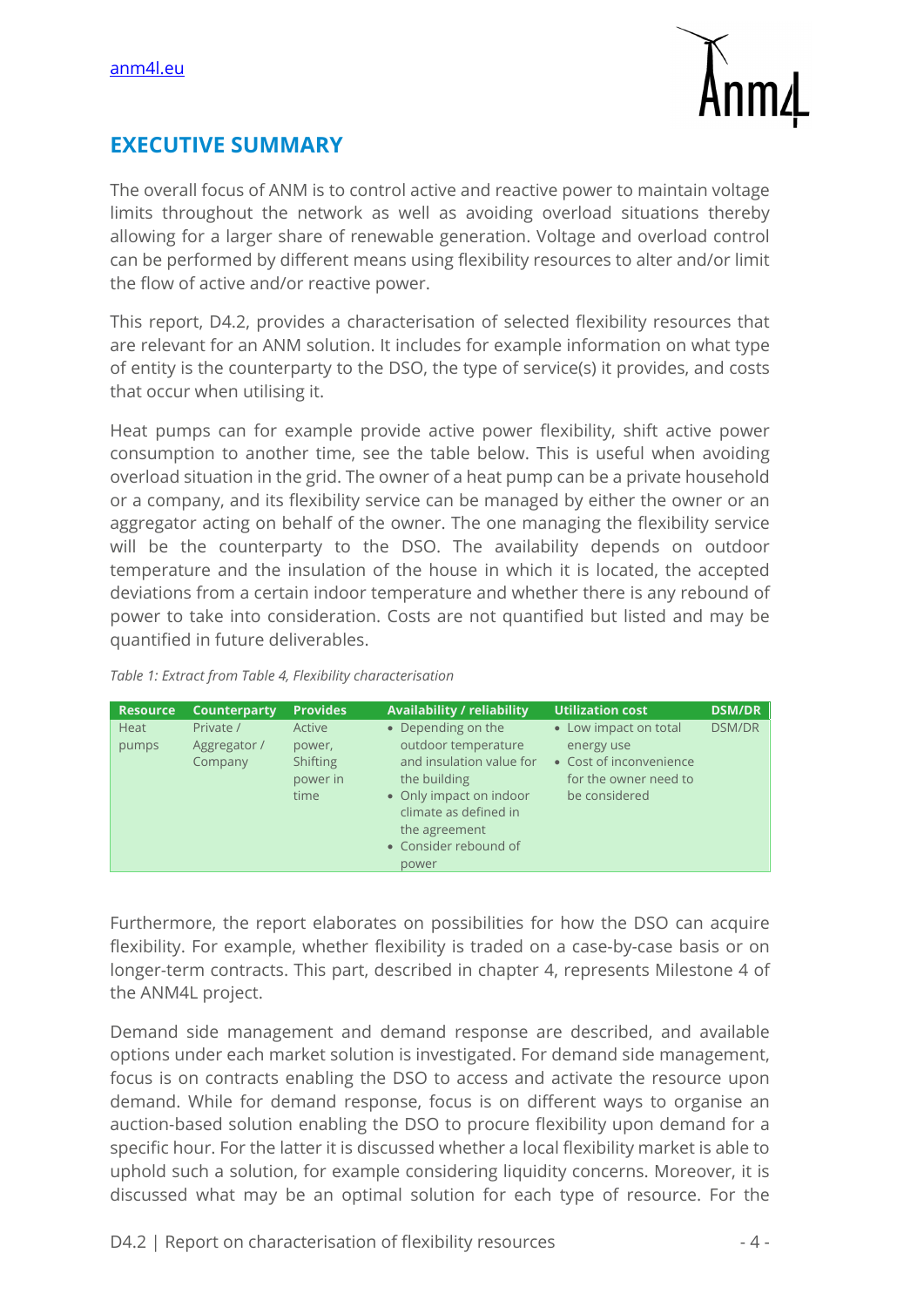

purpose of this discussion the flexibility resources are divided into large- or smallscale generation and large- or small-scale load.

The report is not exhaustive, meaning it does not cover all thinkable resources that can provide flexibility in an ANM solution. Instead, it covers a selection of resources that are relevant from the perspective of the project demo cases as well as some additional examples.

The overall objective of Work package 4 (WP4) "Business models for ANM in local and regional energy systems" is to create decision support for investments and operation, through development of business case methods and models. This deliverable is part of Work package 4 (WP4).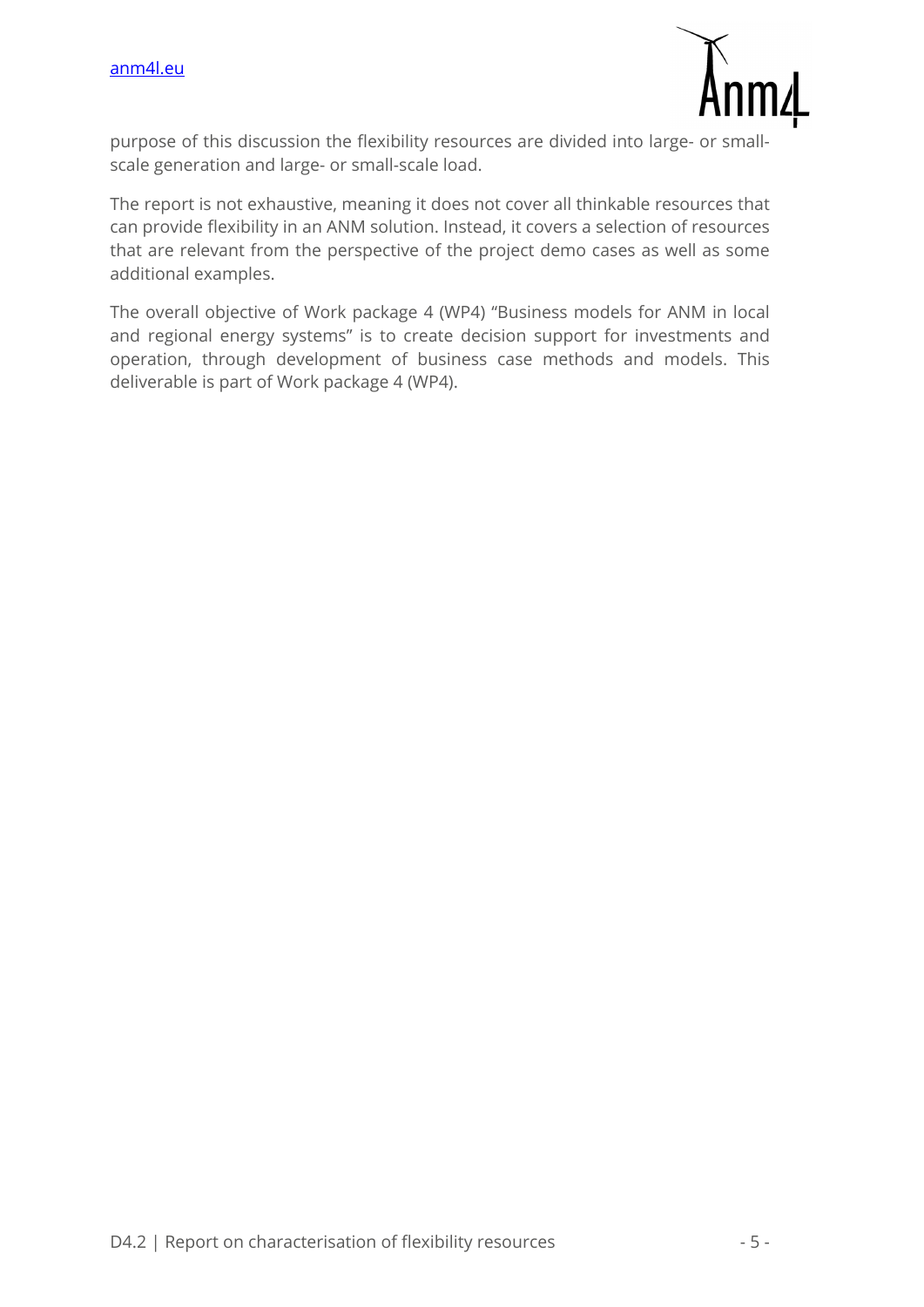

# **TABLE OF CONTENTS**

| 1              |                                                                     |
|----------------|---------------------------------------------------------------------|
| 1.1            |                                                                     |
| 1.2            |                                                                     |
| $\overline{2}$ |                                                                     |
| 3              |                                                                     |
| 3.1            |                                                                     |
|                |                                                                     |
|                |                                                                     |
| 3.2            |                                                                     |
|                |                                                                     |
|                |                                                                     |
| 3.3            |                                                                     |
|                |                                                                     |
|                |                                                                     |
|                |                                                                     |
| 3.4            |                                                                     |
|                |                                                                     |
| 4              |                                                                     |
| 4.1            |                                                                     |
|                |                                                                     |
|                |                                                                     |
| 4.2            |                                                                     |
| 4.3            |                                                                     |
|                |                                                                     |
|                |                                                                     |
| 4.4            |                                                                     |
|                |                                                                     |
|                |                                                                     |
|                | $-6-$<br>D4.2   Report on characterisation of flexibility resources |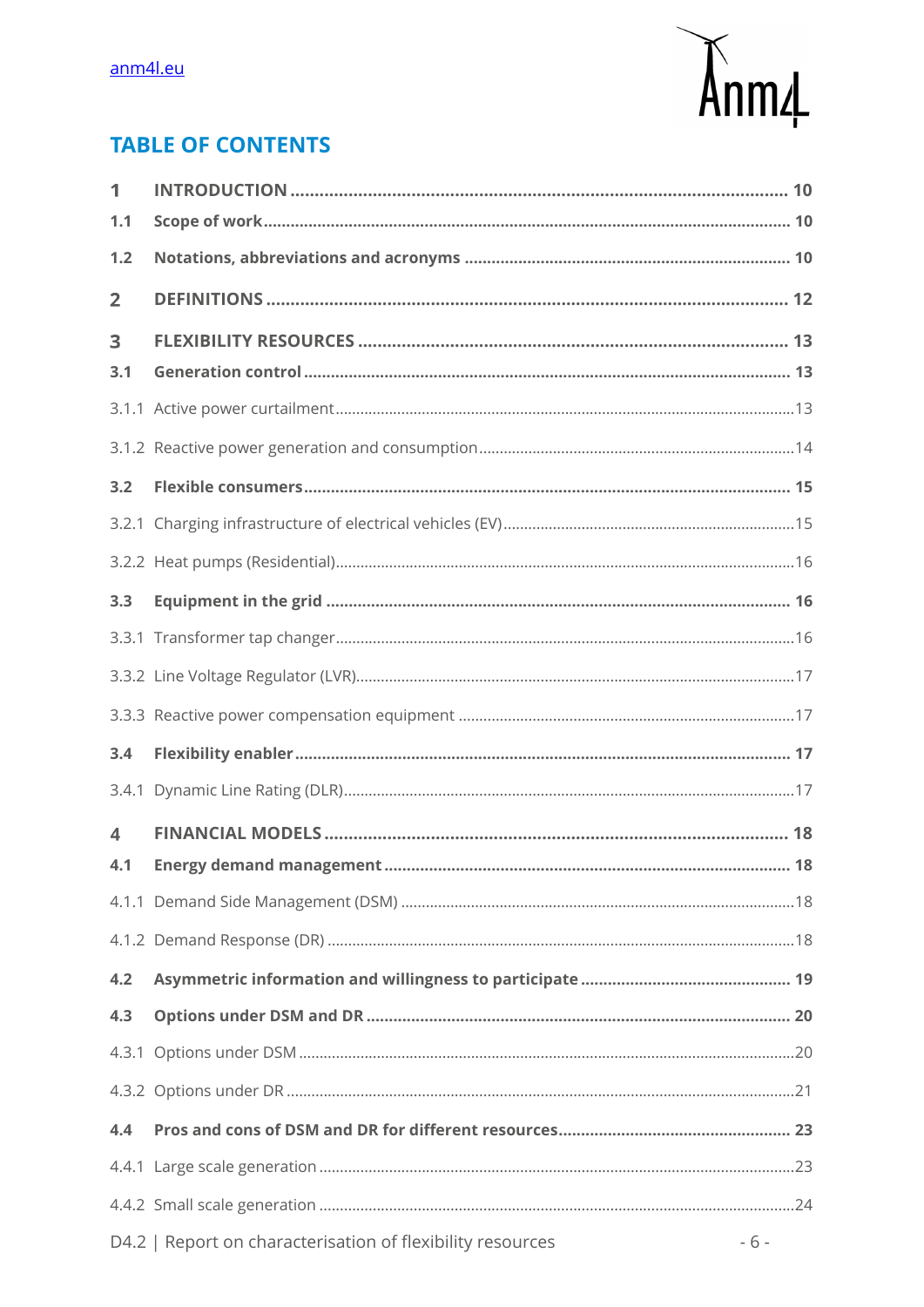## anm4l.eu

# Anm4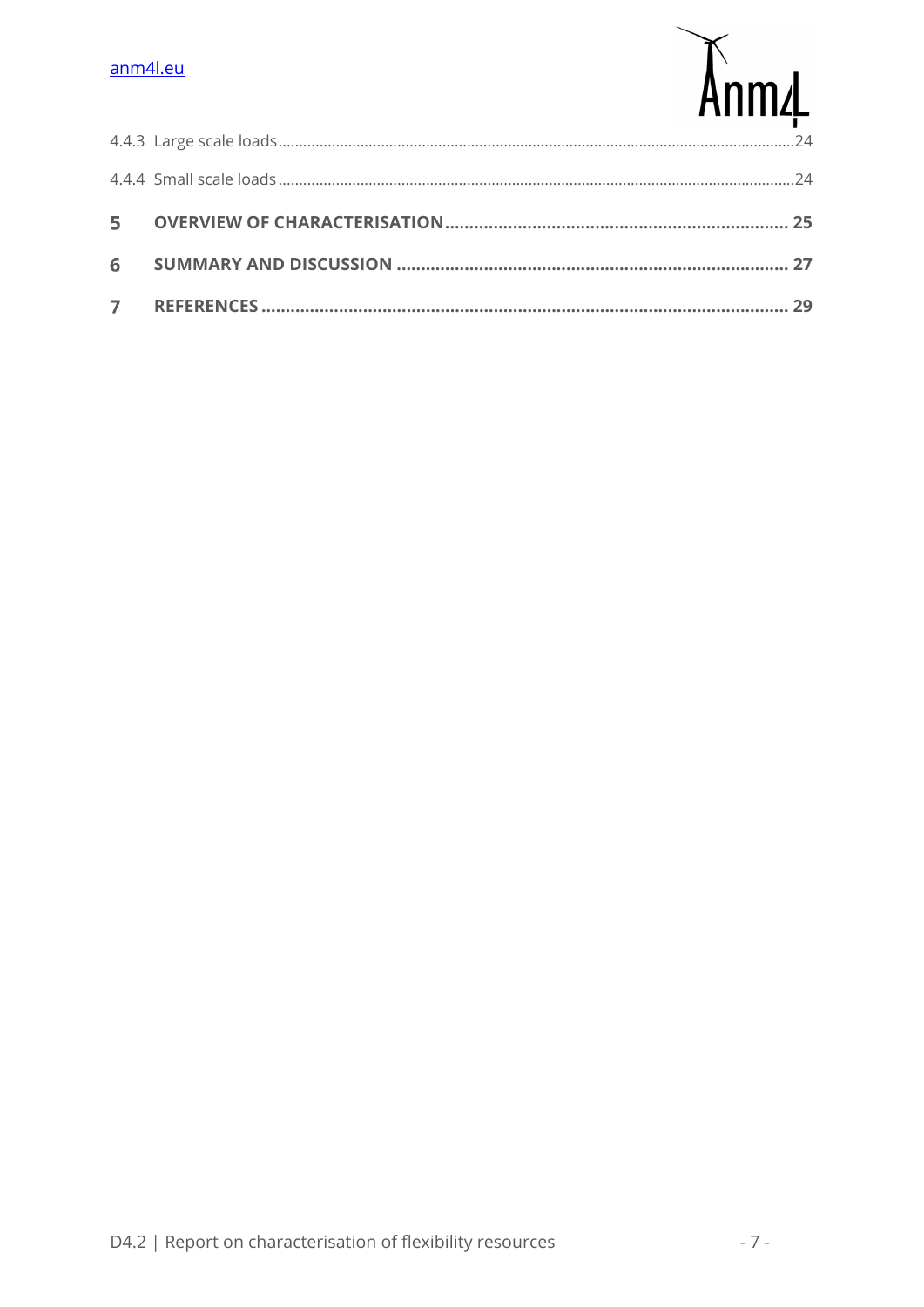

# **INTRODUCTION TO ANM4L**

The ANM4L (Active network management for all) project, anm4l.eu, will develop solutions to enable integration of renewables with the agility required from developments in demand and production.

*Alternatives to traditional network expansion are needed to ensure sustainable development of the power grids. New technologies, methods, and markets are emerging to provide increased flexibility in consumption, generation, and power transfer capacity.*

ANM4L aims at demonstrating innovative active network management (ANM) solutions to increase integration of renewable energy sources (RES) in electricity distribution systems.

ANM solutions will consider management of active and reactive power to avoid overload situations, maintain voltages within limits, minimize the need of RES curtailment, and enable further RES uptake even above the theoretical design limit of the electricity network.

Core research and development activities include development of:

- Active network management methods for local energy systems.
- Business models to provide decision support for market players.
- An integrated toolbox to support the planning and operation of the distribution system.

The toolbox, methods and business models for ANM will be demonstrated in Sweden and Hungary. The project will also prepare solutions and recommendations for replication in other local and regional energy systems.

The ANM4L project is an international cooperation with a consortium consisting of partners in Sweden, Germany and Hungary:

- RISE Research Institutes of Sweden (coordinator)
- Municipality of Borgholm
- Lumenaza GmbH
- Lund University
- RWTH Aachen University
- E.ON Energidistribution AB
- E.ON Észak-dunántúli Áramhálózati Zrt.
- E.ON Group Innovation GmbH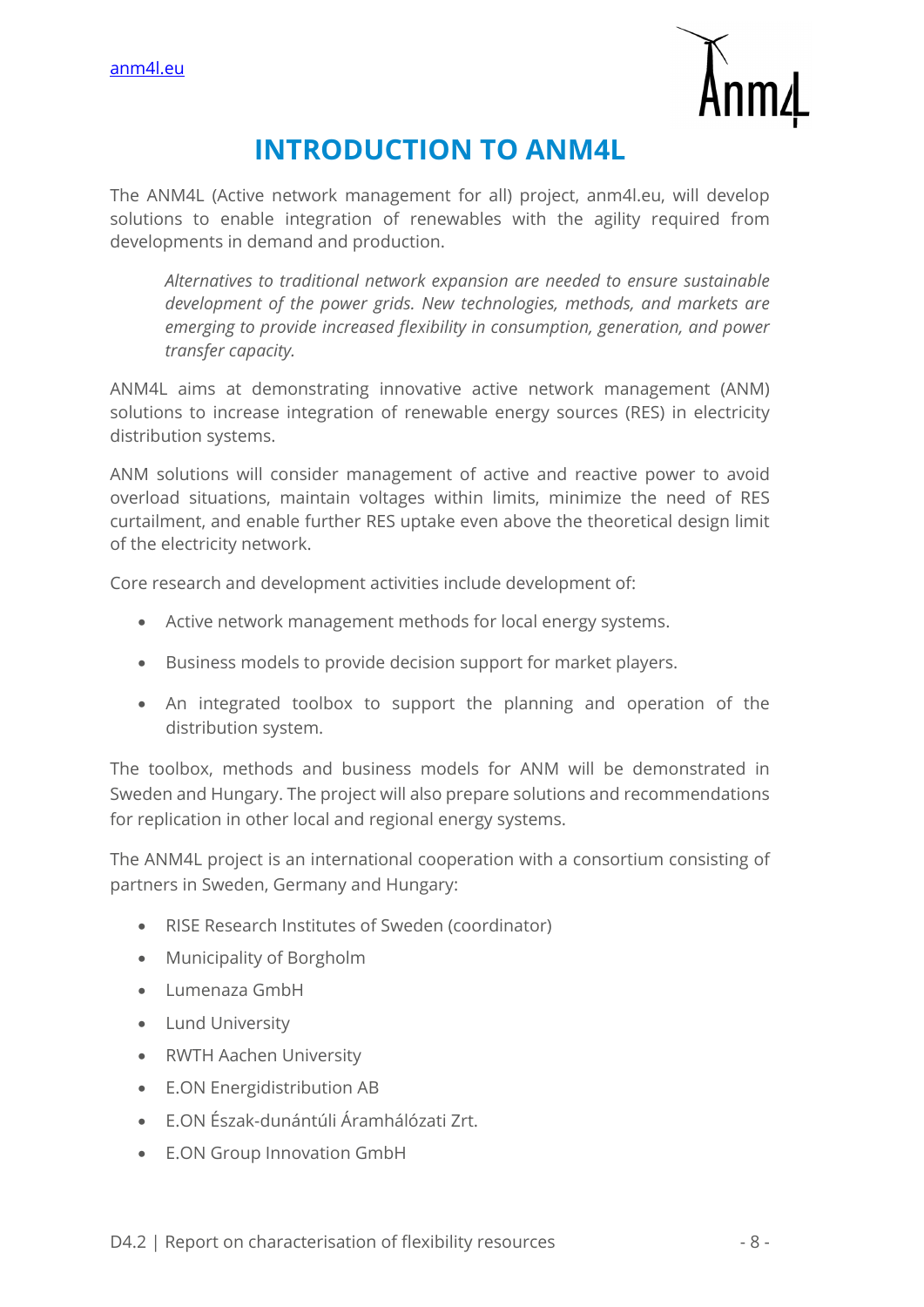

# **DOCUMENT INFORMATION**

This deliverable is part of Work package 4 (WP4): *Business models for ANM in local and regional energy systems.*

The main objective of WP4 is to create decision support for investments and operation, through development of business case methods and models.

This document provides information on characterisation of flexibility resources, Deliverable D4.2, and Market models for flexibility providers developed, milestone 4.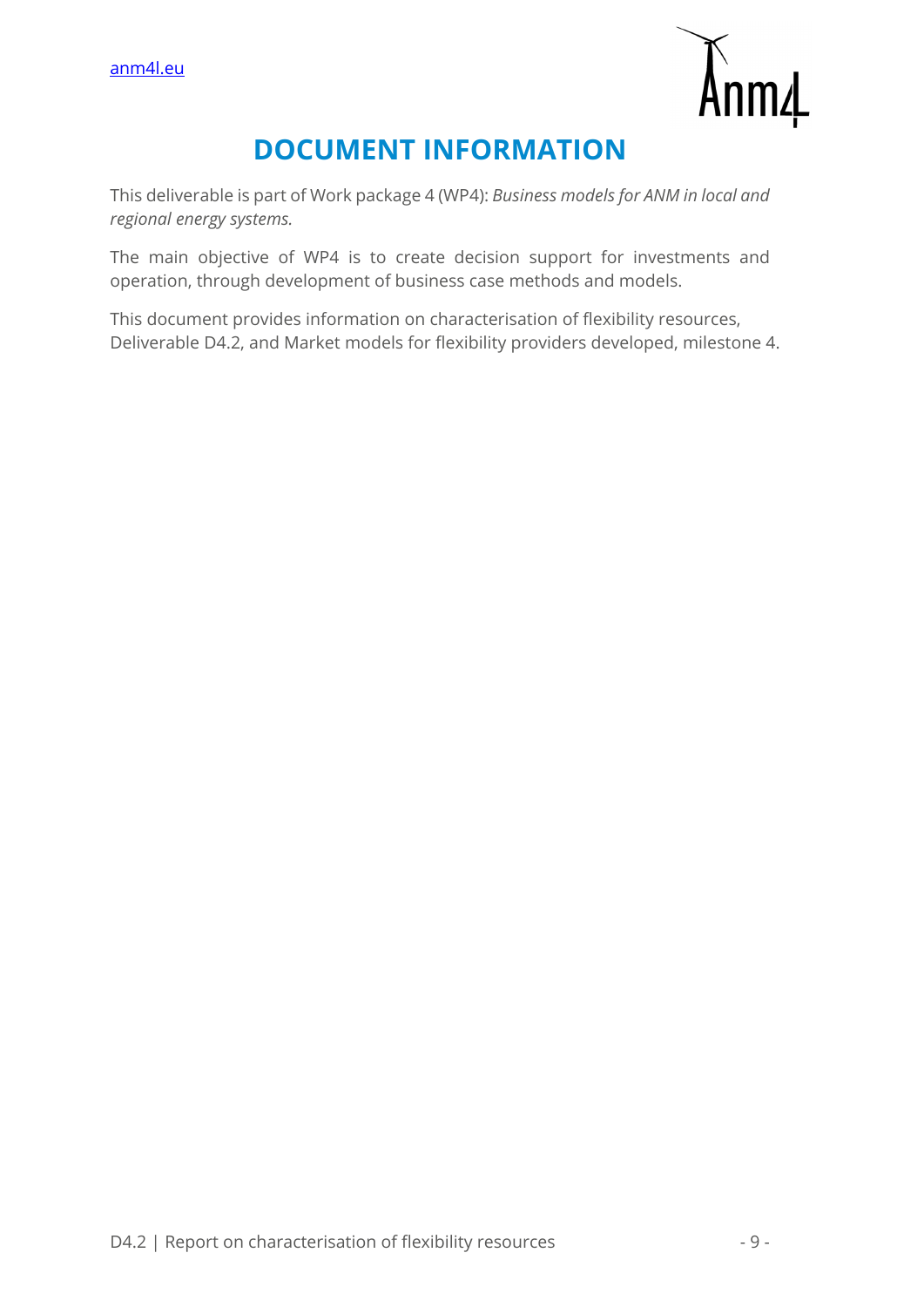

#### **INTRODUCTION**  1

The focus of ANM is to control active and reactive power to maintain voltage limits throughout the network as well as avoiding overload situations.

Voltage and overload control can be performed by different means using flexibility resources to alter and/or limit the flow of active and/or reactive power.

## **1.1 Scope of work**

This deliverable is part of Work package 4 (WP4): *Business models for ANM in local and regional energy systems.* The overall objective of WP4 is to create decision support for investments and operation, through development of business case methods and models.

This deliverable provides a characterisation of flexibility resources for the ANM solutions, focusing on the Swedish and Hungarian demo cases. In contrast to most other deliverables in the ANM4L project, this task focusses on the flexibility supply side. Chapter 3 provides a characterisation of selected flexibility resources for ANM solutions. Including information on what type of entity is the counterparty to the DSO, costs that occur when utilising it, the type of service(s) it provides, its availability, response time and duration.

Further, this deliverable encompasses the project milestone MS4. This milestone elaborates on possibilities for how the DSO can procure flexibility services from flexibility providers and is presented in Chapter 4. For example, whether the flexibility is traded on a case-by-case basis or on longer-term contracts, and to what extent flexibility providers actively engage in any day-to-day trading.

#### **1.2 Notations, abbreviations and acronyms**

The table below provides an overview of the notations, abbreviations and acronyms used in this report.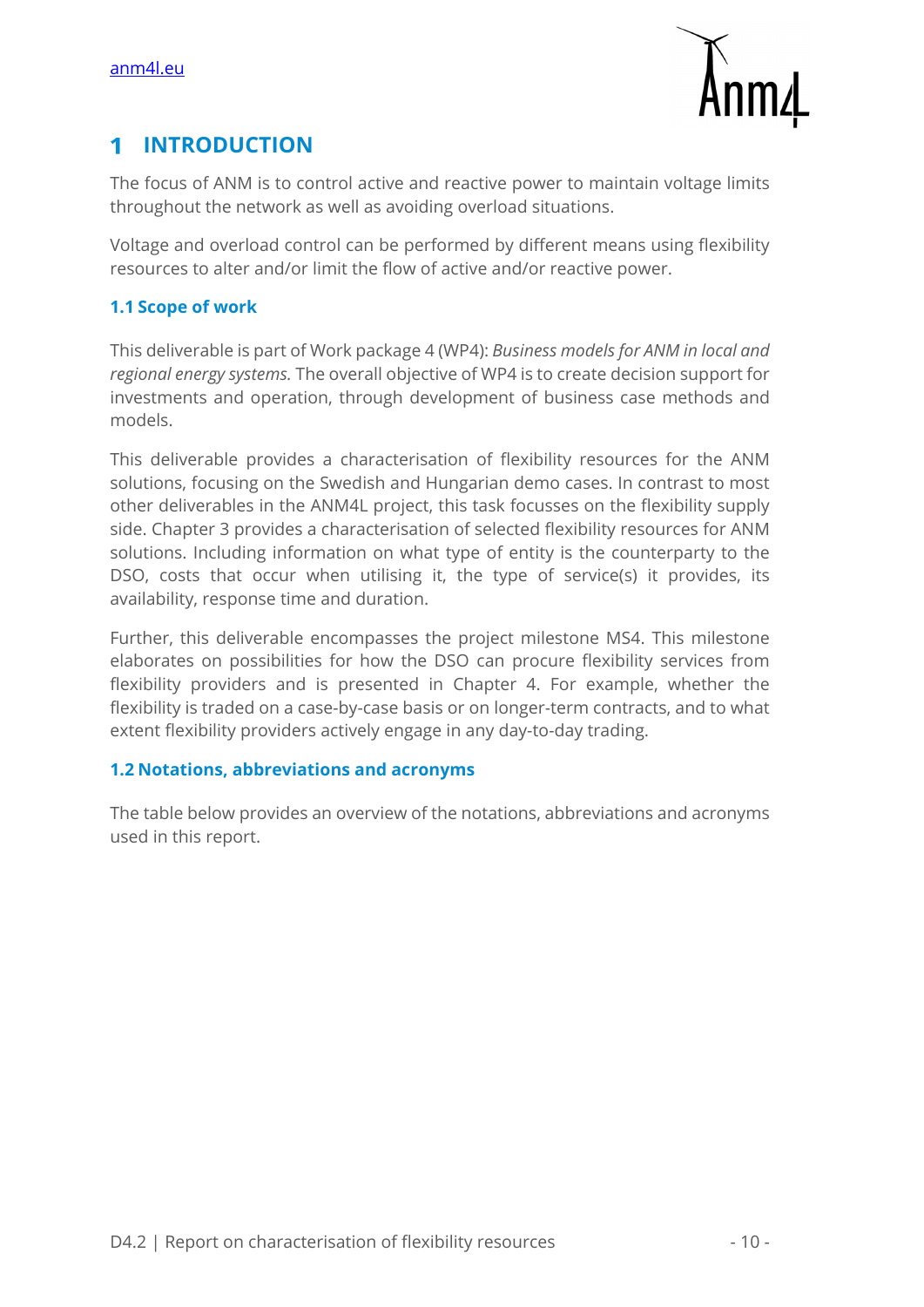

| <b>ANM</b>         | <b>Active Network Management</b>                 |  |  |  |  |
|--------------------|--------------------------------------------------|--|--|--|--|
| <b>ANM4L</b>       | Active Network Management for all (project name) |  |  |  |  |
| <b>BESS</b>        | <b>Battery Energy Storage Systems</b>            |  |  |  |  |
| <b>BRP</b>         | Balance responsible party                        |  |  |  |  |
| DG                 | <b>Distributed Generation</b>                    |  |  |  |  |
| <b>DLR</b>         | <b>Dynamic Line Rating</b>                       |  |  |  |  |
| <b>DR</b>          | <b>Demand Response</b>                           |  |  |  |  |
| <b>DSM</b>         | Demand Side Management                           |  |  |  |  |
| <b>ERA-Net SES</b> | <b>ERA-Net Smart Energy Systems</b>              |  |  |  |  |
| <b>MC</b>          | <b>Marginal Cost</b>                             |  |  |  |  |
| <b>NLTC</b>        | No-load Tap Changer                              |  |  |  |  |
| <b>OLTC</b>        | On-load Tap Changer                              |  |  |  |  |
| <b>PV</b>          | Photovoltaic                                     |  |  |  |  |
| <b>RES</b>         | Renewable Energy Source                          |  |  |  |  |
| <b>STATCOM</b>     | <b>Static Compensator</b>                        |  |  |  |  |
| <b>SVC</b>         | <b>Static Var Compensator</b>                    |  |  |  |  |
| <b>WTG</b>         | <b>Wind Turbine Generator</b>                    |  |  |  |  |

*Table 2: List of notations, abbreviations, and acronyms*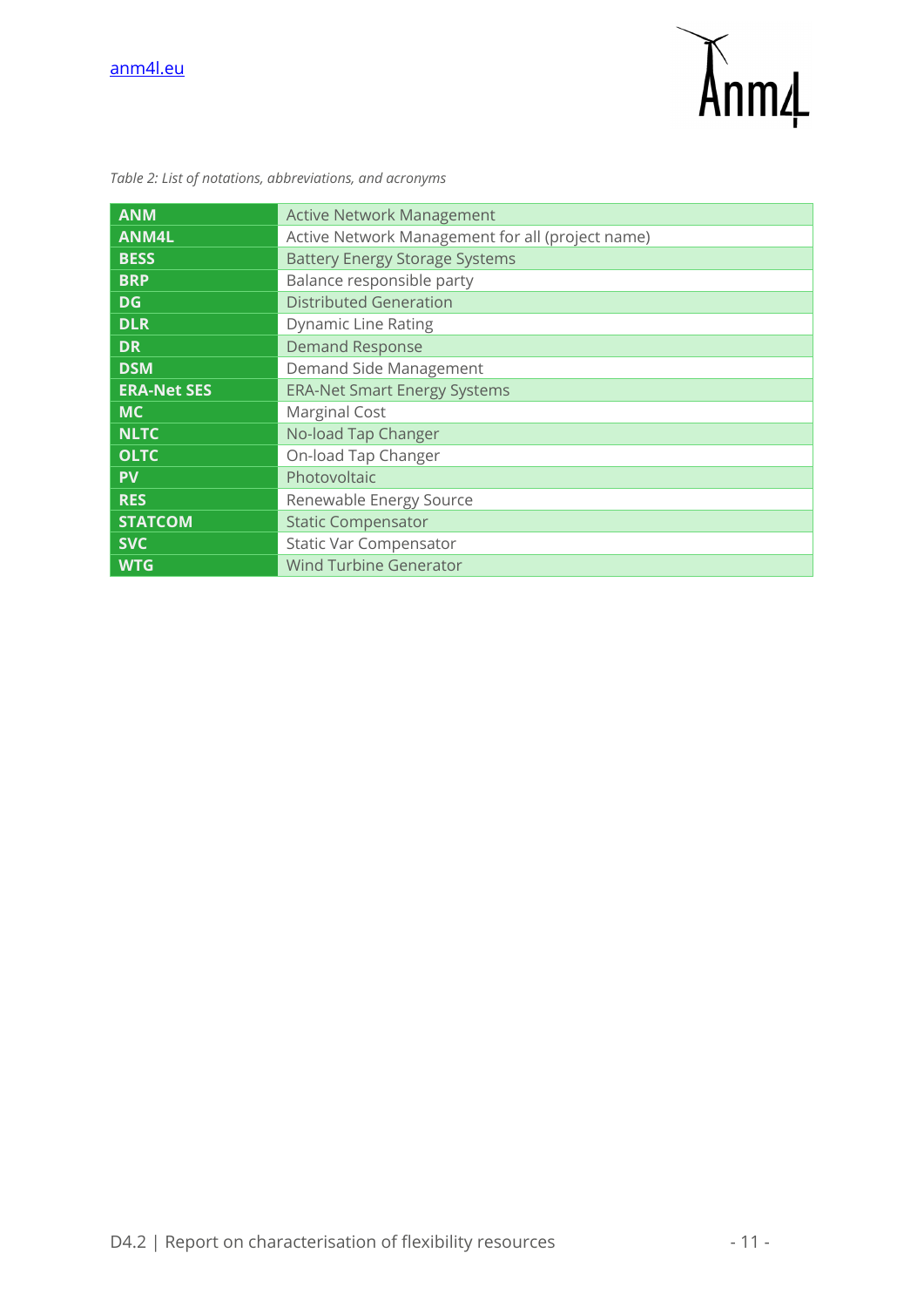

#### **DEFINITIONS**   $\overline{2}$

The definitions below are used throughout the ANM project:

ANM (Active Network Management): is the exploitation of flexible network assets for the purpose of providing secure means of increasing grid utilisation.

ANM solution: is the concept of a control system, integrated with ICT and the power system, with the ability to manage generation, load and electrical tolerances for DSO-driven purposes.

Flexible resource: resources in the power system (load, production, and other controllable equipment) with the ability of being controlled to support grid needs.

Power transfer capacity: the ability of the grid (cables, lines, transformers, etc.) to transfer electricity between generation and demand.<sup>1</sup>

Demand Side Management (DSM): the control of flexible resources performed directly by the DSO for operational network security purposes.

Demand Response (DR): the control of flexible resources performed via market procurement (e.g., direct from supplier or via aggregators), not directly controlled by the DSO itself as it would cause market distortions.

The power transfer capacity has physical limitations (thermal and stability) and limitations based on standards (power quality) and protection settings.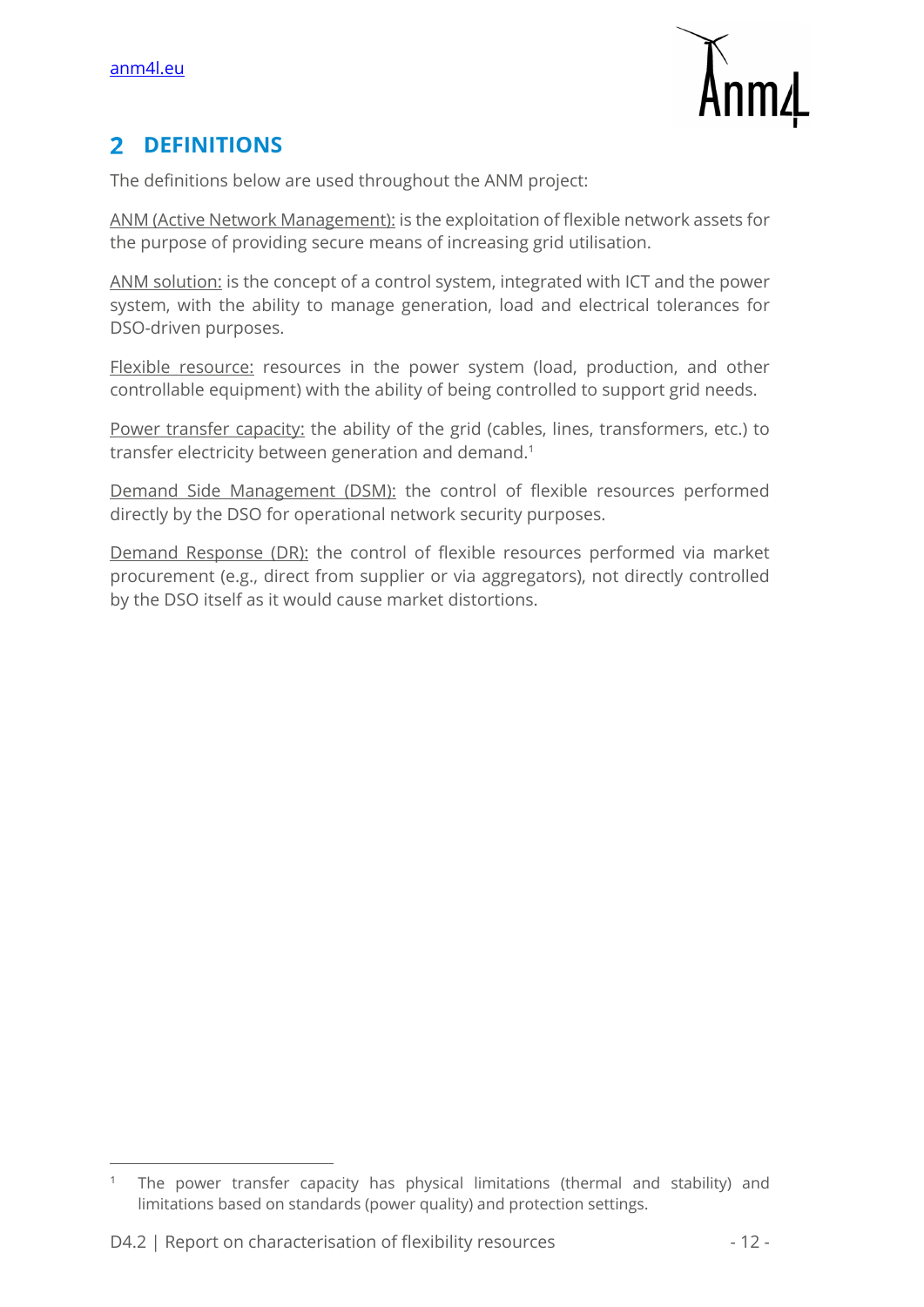

#### 3 **FLEXIBILITY RESOURCES**

In this chapter we present resources that can provide flexibility in an ANM solution. The purpose is to allow for a larger share of renewable generation without investments in grid reinforcement due to capacity and voltage problems. The focus of the ANM4L Project and this report is on the Swedish and Hungarian demonstrations that will be performed later in the project.

Most flexibility resources covered in this report are listed in the deliverable *D1.3 Report on framework of the project and transferable best practices* [1] where they are described in more detail.

For each flexible resource, the following is defined:

- $\blacksquare$  who is the counterparty to the DSO,
- $\blacksquare$  the estimated cost of using the resource,
- what type of service it provides, and
- $\blacksquare$  its availability, response time and possible duration of flexibility.

The counterparty, if not the owner of a resource, can be an aggregator. An aggregator is a company or organisation that aggregates resources and provides flexibility to the DSO.

For a manually activation of a flexibility resource any response time below a few minutes is negligible compared to the time it takes for an operator to take a decision. Therefore, all flexibility resources with a response time below a few minutes can be considered equal from a response time perspective.

For an automatically activation and control of a flexibility resource the response time may need to be in the range of seconds, depending on the control algorithm. In report D3.1 [2], delivered by this project and dealing with control algorithms used in this project, the sampling interval was set to 10 seconds for some examples. If the flexibility resource is connected via power electronic converters the response time is fast, normally in the range of milliseconds. Other flexibility resources might have a longer response time and can also have a maximum ramp rate that needs to be considered for the control algorithm. This needs to be investigated and verified for each specific flexibility resource that will be included in an ANM solution.

An overview of the characterisation for the flexibility resources is presented in Table 4 in Chapter 5.

#### **3.1 Generation control**

#### 3.1.1 Active power curtailment

The active power, due to the low X/R-ratio in the distribution grid, leads to a voltage rise at the point of connection of the DG. There can also be overload of lines/cables due to the active power. To avoid a voltage rise or to avoid overload the active power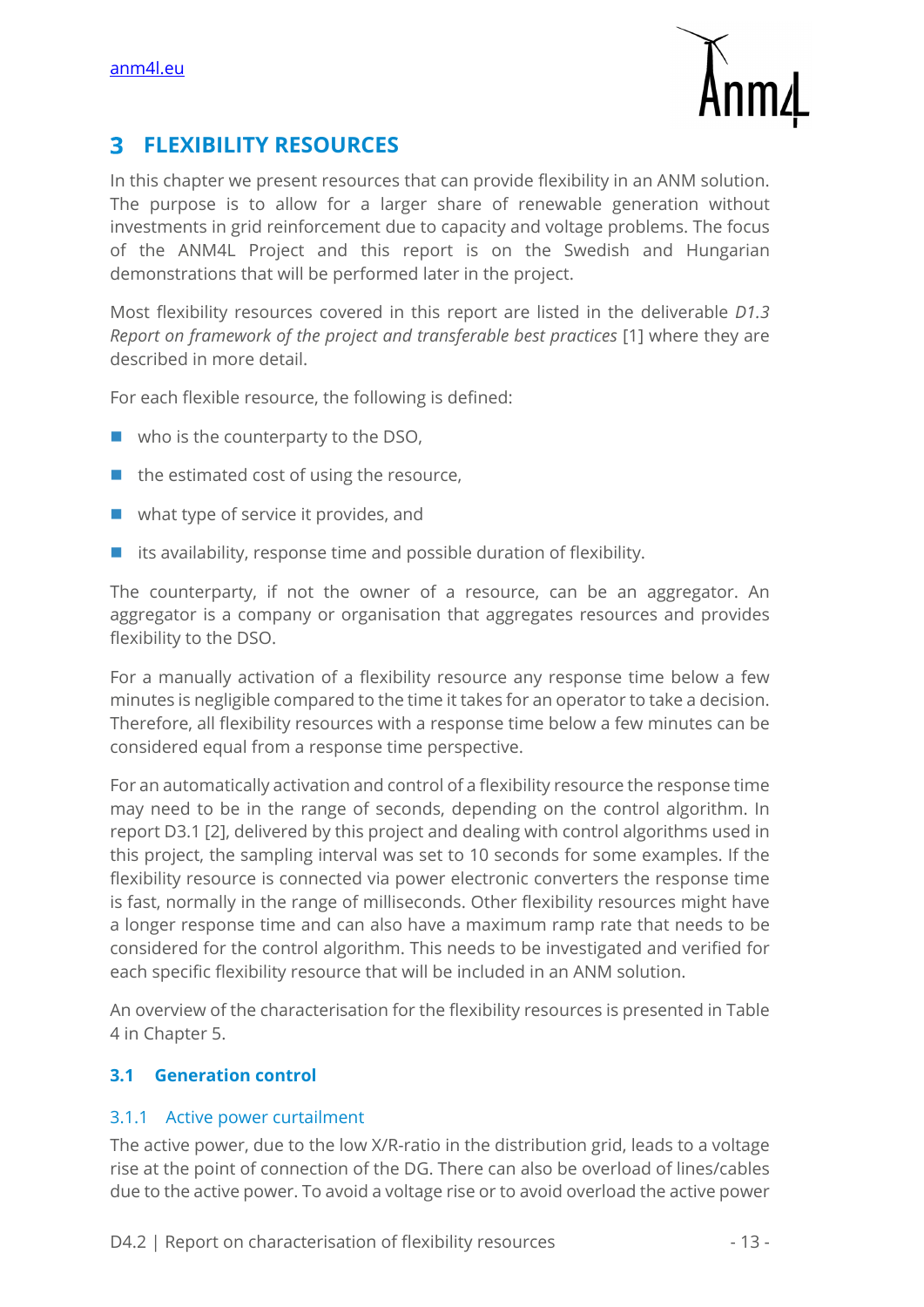

from the DGs can be curtailed. The response time is in the range of milliseconds or seconds depending on the type of turbine.

Without storage, this energy is not possible to shift to another time of consumption and therefore it means spilling a part of the available energy from sources as wind parks and PV plants. Active power curtailment should be used first after the DG has depleted its capability to reduce the voltage by reactive power consumption or by other means in the grid.

The counterparty of the DSO when it comes to the DG is the owner of the power source or an aggregator.

For the PV plant the cost for curtailing is the loss of sold production. If the exact cost is unknown, this can be proxied as the spot price multiplied by the curtailed energy. There is no extra cost, such as mechanical wear and tear, for curtailing a PV plant.

For the WTG one cost for curtailing is the loss of sold production. As for the PV, if the exact cost is unknown this can be proxied as the spot price multiplied by the curtailed energy. Another cost for curtailing WTG stems from the mechanical wear and tear. There is one cost for curtailing, turning the blades, and an additional cost for shutting the WTG down.

## 3.1.2 Reactive power generation and consumption

Reactive power is used to control the voltage magnitude. Due to the low X/R-ratio in the distribution grid both active and reactive power influences the voltage magnitude.

DG with power electronic converters have reactive power capability integrated into the converter's control features and can therefore control the reactive power and contribute to the voltage control without any additional reactive power equipment. They can both generate and consume reactive power and the capability is limited by internal voltage, temperature, and current constraints. Therefore, the amount of reactive power the converters can provide decreases as the active power generation increases. The response time is due to power electronic converters fast, in the range of milliseconds and reactive power can normally be provided as long as the power plant is connected to the grid.

DGs without capabilities or limited capabilities to provide reactive power normally have other reactive power equipment such as capacitor banks installed in the power plant to fulfil the grid code requirements.

The counterparty of the DSO when it comes to the DG is the owner of the power source or an aggregator.

For PV plants and WTGs that can control the reactive power the cost for reactive compensation is the potential reduction of active power, i.e., loss of sold production. If the exact cost is unknown, this can be proxied as the spot price multiplied by the curtailed energy. There is no extra cost, such as mechanical wear and tear, for reactive power control.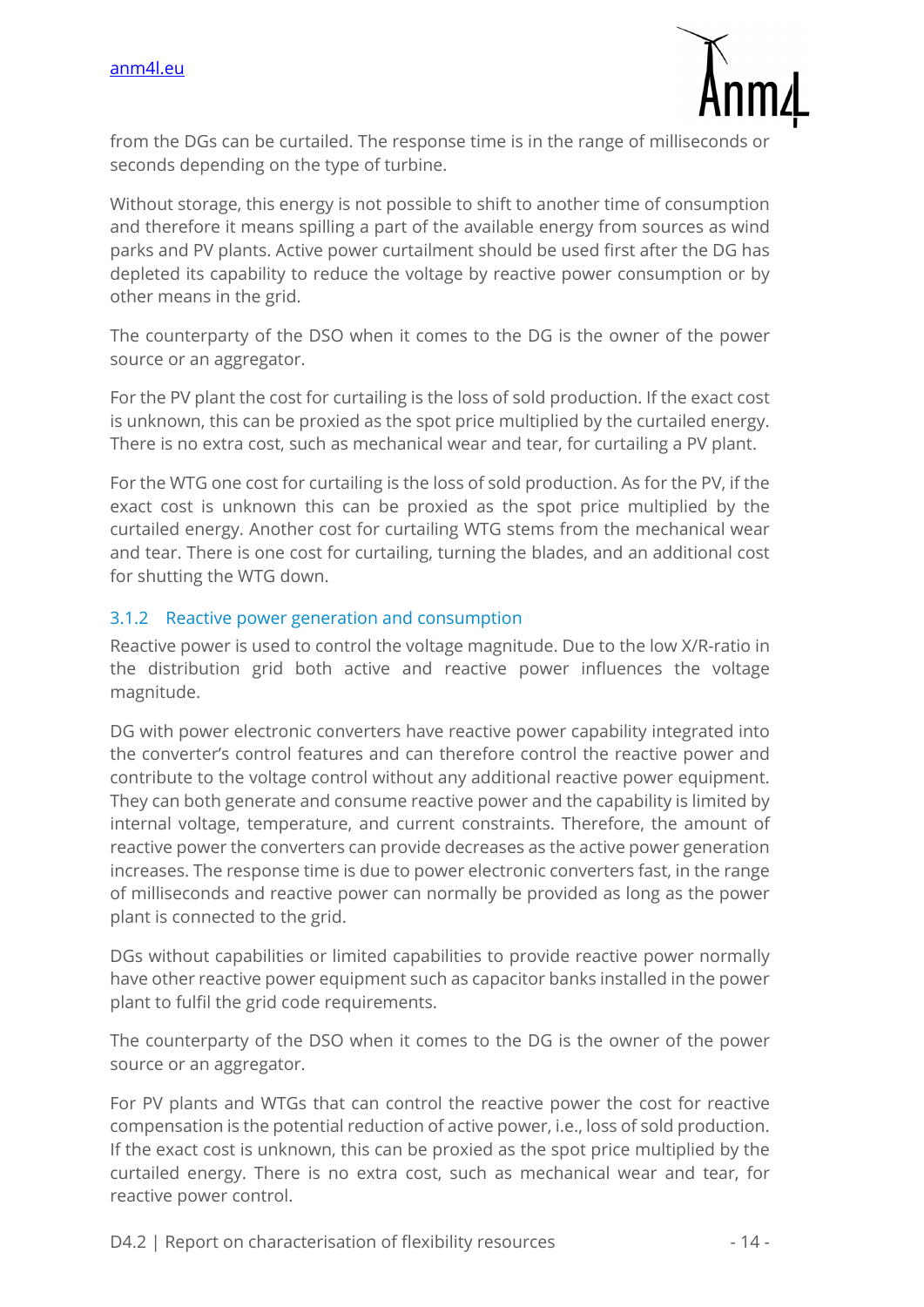

Price of electricity produced in a wind park is not necessarily equal to the spot price however for simplicity we use the spot price as a proxy.

#### **3.2 Flexible consumers**

The voltage can also be adjusted in the distribution grid by controlling the load in the grid. Not all types of loads can be used for this control method, typically it should be loads with limited impact on the comfort for the users, suitable types include loads with slow dynamics typically with thermal storage such as ventilation, heating/cooling. Charging of electrical vehicles can also be considered.

Load control can be used both for preventing overload and to maintain bus voltages. To be able to regulate the voltage both up and down and to prevent overload the loads need to be controlled in both ways, both a reduction and an increase of the active power consumption is desirable. It is not necessary that each individual load can be controlled in both ways, however the portfolio must be able to respond efficiently to both needs.

During the demo case in Sweden that is planned in this project there are plans to include heat pumps and electrical vehicles as controllable loads. These are both described below but there are of course other loads that could be used. Most loads that can be shifted in time have a similar cost as heat pumps and electrical vehicles.

Other loads that could be relevant to act as a flexibility resource are electrolysers (for hydrogen production), desalination plants (there is one on Öland), electric energy storage (hydro pumping, compressed air, flywheels, hydrogen, batteries, supercapacitors etc), etc.

Shifting power consumption in time is rarely expected to lead to increased (or decreased) electricity costs. Rebound of power should however be considered if the load is turned off/reduced and needs to be turned on. The load might need more power after than before it was turned off/reduced.

## 3.2.1 Charging infrastructure of electrical vehicles (EV)

It is here assumed that the EVs cannot push energy back to the grid, i.e., V2G. In a future scenario this may be possible and relevant to explore.

EVs are loads that potentially can be controlled for utilization as a flexible resource. The owner can be the DSO, a company, or a private individual. To avoid too many contracts for the DSO, EVs are preferably controlled by an aggregator. The response time should be below one minute but probably faster depending on the type of charging equipment and the communication protocol and the system architecture of the charging equipment.

If the user of the EV is always charging the vehicle with the highest possible power this resource can only be used for reduction of active power consumption.

D4.2 | Report on characterisation of flexibility resources - 15 -One cost for utilizing EVs as a flexible resource is the difference for the hourly spot price when charging, meaning that the cost can be both positive and negative. Further, there is a cost of inconvenience for providing the resource as a flexibility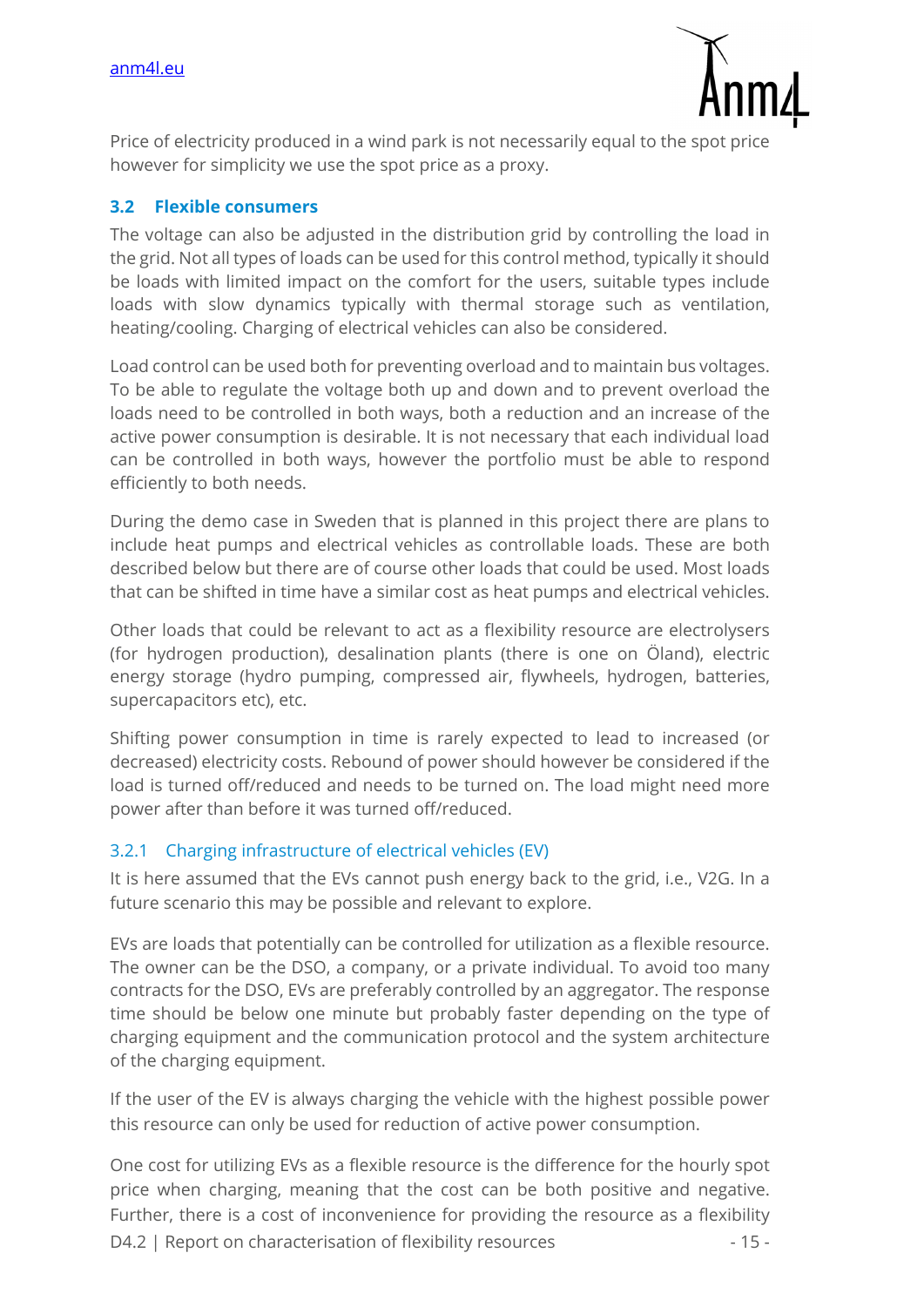

resource, as the EV may not be fully charged when needed. This cost needs to be considered when paying for utilizing the resource. No other costs exist, because it is automated and always active there are no extra mechanical wear and tear, no loss of income nor any additional technical cost.

#### 3.2.2 Heat pumps (Residential)

Heat pumps are also loads that potentially can be controlled for utilization as flexible resources and can be controlled by the owner. The owner can be the DSO, a company, or a private individual. To avoid too many contracts for the DSO heat pumps are preferably controlled by an aggregator. The response time should be below one minute but probably faster depending on the communication protocol and the system architecture for the control of the heat pumps.

If a heat pump is turned off it normally consumes more power upon reactivation compared to before it was turned off, there is a rebound of power which is important to take into consideration.

There is a cost of inconvenience for providing the heat pump as a flexibility resource, because the in-door temperature can both become higher and lower than desired. This cost needs to be considered when paying for utilizing the resource.

Other costs for utilizing heat pumps as a flexible resource are here estimated to be zero because the energy is only shifted in time, there are no extra mechanical wear and tear for using it since it is automated and always active, no loss of income nor any additional cost. The only cost is the difference for the hourly spot price when heating, it means that the cost can be both positive and negative.

## **3.3 Equipment in the grid**

Equipment in the grid can help to maintain voltage limits throughout the network as well as avoiding overload situations. They will be activated when needed to avoid an unwanted situation in the grid and, if possible, activated before the loads and production resources in the grid are affected.

#### 3.3.1 Transformer tap changer

There are both no-load tap changers (NLTC) and on-load tap changer (OLTC) in the grid. NLTC requires the power to be cut before operated and might therefore not be relevant for an ANM solution. The OLTC can be managed during operation and are normally operated by an automatic voltage control relay that decides the position of the tap changer. If the OLTC tap changer is of online type it can be operated remotely from the control room. The OLTC is always available where it is installed in the grid but the possibility to use it to depends on the rating and the actual position of the tap changer. The response time and the time for the tap changer to change position is in the range of minutes.

Tap changers are owned and controlled by the DSO and the cost for operating them stems from the mechanical wear and tear.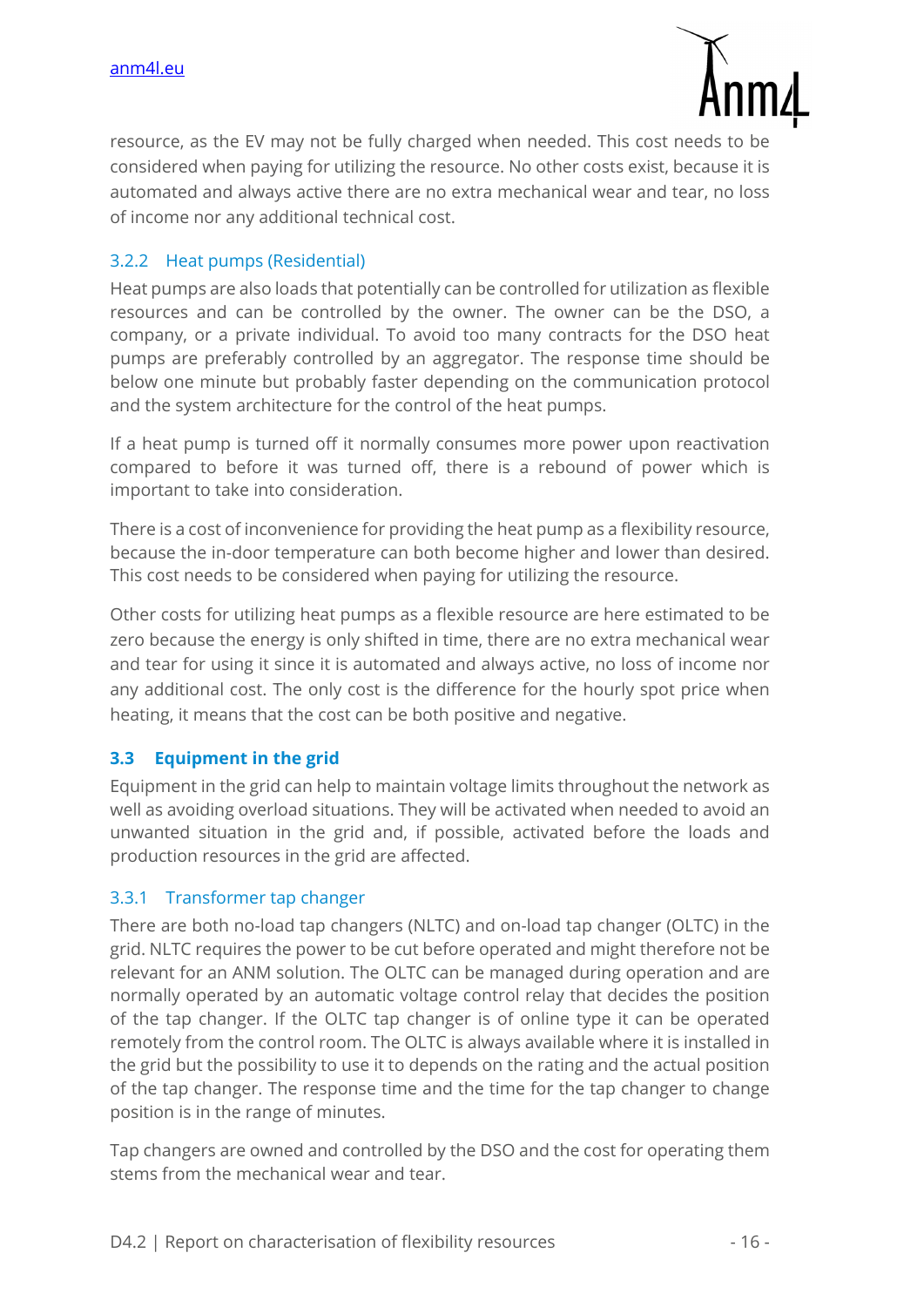

The cost for using NLTC is higher than for OLTC due to manual on-site operation of the equipment and cut of power but the equipment is excluded in this context.

## 3.3.2 Line Voltage Regulator (LVR)

A Line Voltage Regulator (LVR), also known as Series Voltage Regulator, can be used in a distribution system to have control over the voltage for an individual feeder without affecting other feeders in the grid. The LVR is always available where it is installed in the grid but the possibility to use it to depends on the rating and the actual position. The response time is in the range of minutes.

Line Voltage Regulators are owned and controlled by the DSO and the cost for operating them stems from the mechanical wear and tear.

#### 3.3.3 Reactive power compensation equipment

The reactive power can be controlled by shunt capacitors and reactors, STATCOMs, SVCs and similar equipment. Shunt capacitors and reactors provide static passive compensation, and they are either permanently connected or possible to switch. STATCOM and SVC (Static Var Compensator) devices provide active compensation, have fast switching capability and can both absorb and provide reactive power. The response time is the range of milliseconds.

Equipment for reactive power compensation is normally used and owned by the DSO. There can also be reactive power equipment installed in a power plant to fulfil grid code requirements.

The cost for operating them stems from the mechanical wear and tear. Switching of shunt capacitors/reactors can also cause stress on other electrical equipment in the grid.

#### **3.4 Flexibility enabler**

There is equipment, such as information communication technology and measurement system, that do not provide flexibility, but that enable flexibility to maintain voltage limits throughout the network as well as avoiding overload situations. The monitoring system for dynamic line rating (DLR) is part of the Swedish demo and therefore included in this report.

## 3.4.1 Dynamic Line Rating (DLR)

Dynamic line rating (DLR) is a method to maximize the ampacity of the powerline/cable depending on the environmental conditions, without compromising safety. The benefit is that more power can be transferred compared to if a static nominal rating of the powerline/cable would have been used. DLR is always active and therefore available to be utilised for the powerline/cable it is installed, but the output is dependent on external factors such as outdoor temperature and wind.

The equipment is owned by the DSO and the output defines the maximum transfer capacity.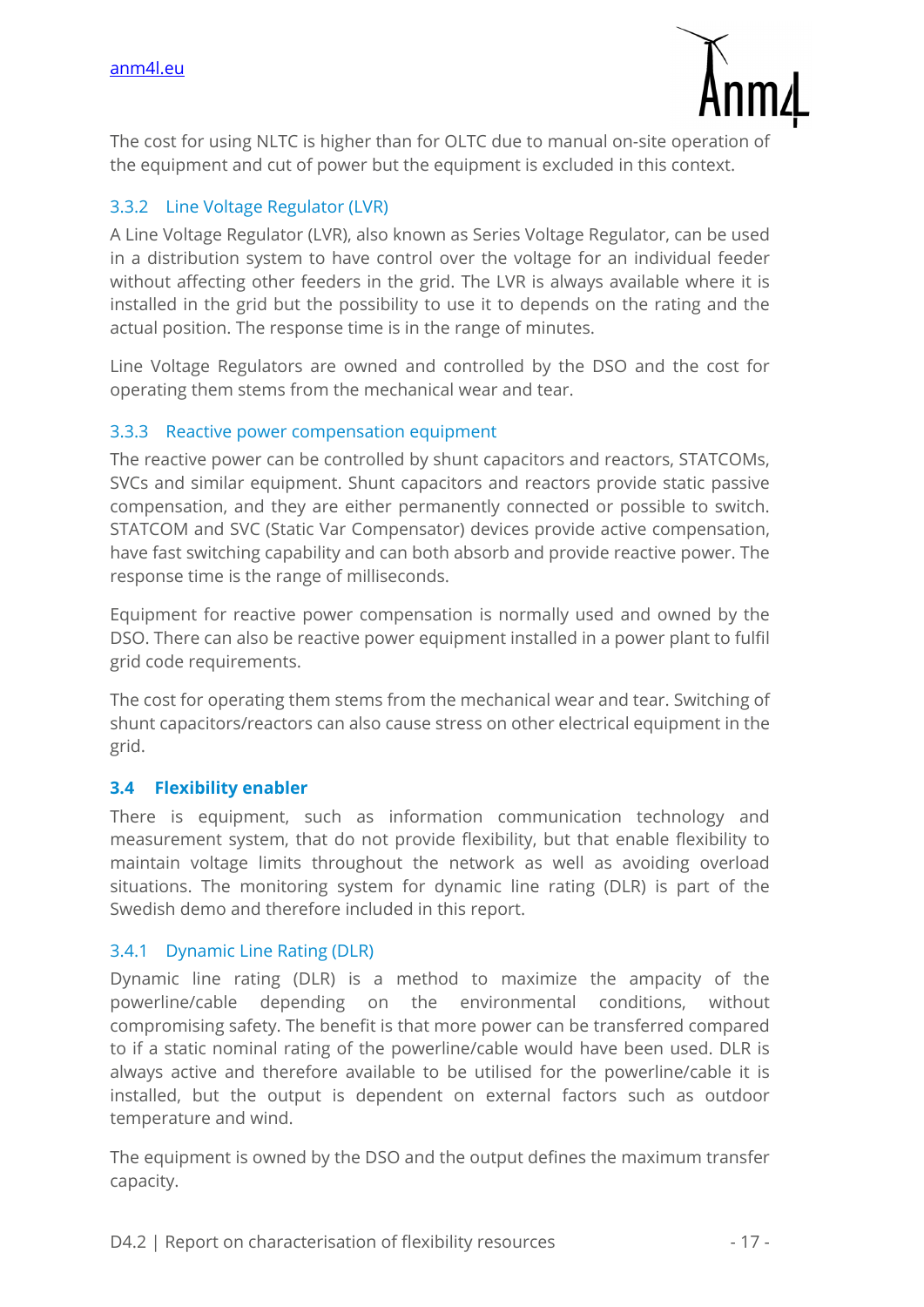

The utilization cost for DLR is zero because of three reasons. First, the DSO owns the equipment. Second, there is no mechanical wear and deterioration for using it since it is automated and always active. Third, there is no loss of income nor any additional cost.

#### $\blacktriangle$ **FINANCIAL MODELS**

While the project focuses on developing solutions enabling integration of renewables with the agility required from developments in demand and production, it is by necessity also discussing the basis of a local flexibility market. The market is needed to make the solutions available to the DSO and sets the rules for how flexibility is traded. In this chapter several options are discussed. Regardless of market solution, the goal is to optimize the usage of flexibility and thereby maximising the integration of renewables.

For the demonstrators of the ANM4L project, flexible resources will be directly controlled by the DSO. Task 4.2/MS4 elaborates on possibilities for how the DSO can procure flexibility services from flexibility providers from a theoretical perspective in the future.

The first section of this chapter briefly reminds the reader of the definitions of demand side management (DSM) and demand response (DR) used by the ANM4L project. The second section discusses some of the fundamental market requirements to take into consideration when deciding which financial model to apply. The third section elaborates on Chapter 4.1 and describes DR and DSM in relation to the market and presents options available under DR and DSM respectively, and finally the fourth section discusses the pros and cons of different options for different types of flexibility resources.

## **4.1 Energy demand management**

There are different flexibility solutions related to customers in the grid, demand side management (DSM) and demand response (DR). Both provides the DSO with the ability to increase or decrease e.g. household power consumption, thus making residents direct contributors and part of the solution by adding grid supporting flexibility. [1]

The differentiation between DSM and DR are agreed within the ANM4L project. In this deliverable the description and definition of these expressions are expanded, and the market arrangement for both involve any flexible resource.

#### 4.1.1 Demand Side Management (DSM)

In the case of DSM (direct DSO activation), a contractual bi-lateral agreement between DSO and customer, or other relevant counterparty, can allow the DSO to instantly access and activate a flexibility resource upon demand.

#### 4.1.2 Demand Response (DR)

D4.2 | Report on characterisation of flexibility resources - 18 -In case of the market-based approach DR, flexibility requests and offers are matched in a market enabling the DSO to procure flexibility upon demand for a specific hour.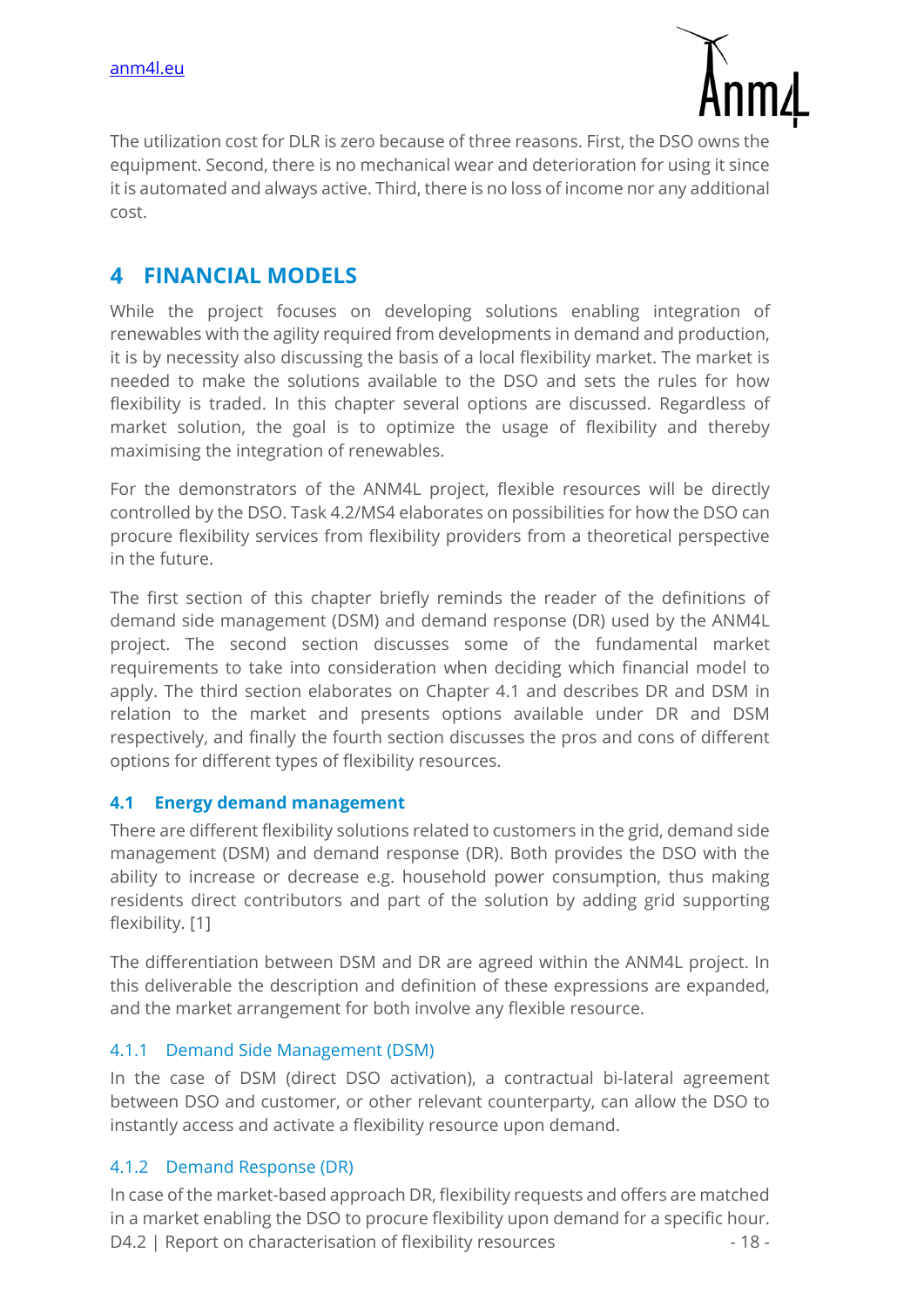

This can be done by aggregators handling the bidding and end-customer activation to ensure adequate pricing, efficient allocation, and access to flexibility. This is a more complex approach with numerous interactions and limited number of market participants for liquid transactions. [1]

#### **4.2 Asymmetric information and willingness to participate**

The purpose of the financial model is to financially connect the DSO and the flexibility provider. However, some fundamental market requirements<sup>2</sup> must be fulfilled for the market to function efficiently. Two relevant topics will be described in this section: Asymmetric information and marginal cost versus price.

First, at least initially, there is asymmetric information where the DSO has access to relevant information that the seller does not. This is due to the role of the DSO as network owner and the traditional role of consumers that now turn sellers. The seller does not have access to the same detailed information nor have knowhow needed to interpret information. This may for example cause issues when the seller must rely on the DSO to gain knowledge on their sold quantity of flexibility.

Furthermore, the level of available information and knowhow is likely to vary among different types of sellers of flexibility. A company owning a wind park is likely to be better informed and to have more resources to invest in knowledge compared to the average household. However, the household (as well as companies) may be able to use the services of an aggregator. Such an agent may be able to bridge the information-gap.

Second, the price must be right. For the seller to be willing to participate on the market, the price must be equal to or higher than the marginal cost and at the same time it must meet the willingness to buy of the DSO. The definition of marginal cost is the cost of supplying one extra unit and is bound to differ between resources.

The price of flexibility will be determined by the market, through negotiations between actors (in the DSM and potentially the DR solution) or auctions (in the DR solution). This report does not discuss specific mechanisms, but instead focus on the willingness to pay and buy of the parties, the providers of flexibility and the DSO.

Upon deciding on the most efficient solution to a congestion problem the DSO must perform a two-step analysis. First, at some point in time, the DSO has decided how to tackle the problems they are trying to solve using flexibility resources. This decision process is described in delivery 4.1 of the ANM4L project *Value of Flexibility for Utilities* [3] and consist of a CBA analysis comparing ANM solutions to reinforcement of the grid. Second, assuming the DSO decided to go with the ANM solution and exploit available sources of flexibility in the grid, the DSO must have a strategy upon deciding when and which resources to activate and/or request. There are multiple factors that determine whether a resource is suitable to help solve a

<sup>2</sup> All criteria for perfect competition will not be described in detail, however they include: a homogenous product, that all agents are price takers and that market shares do not influence price, perfect information, and free entry and exit.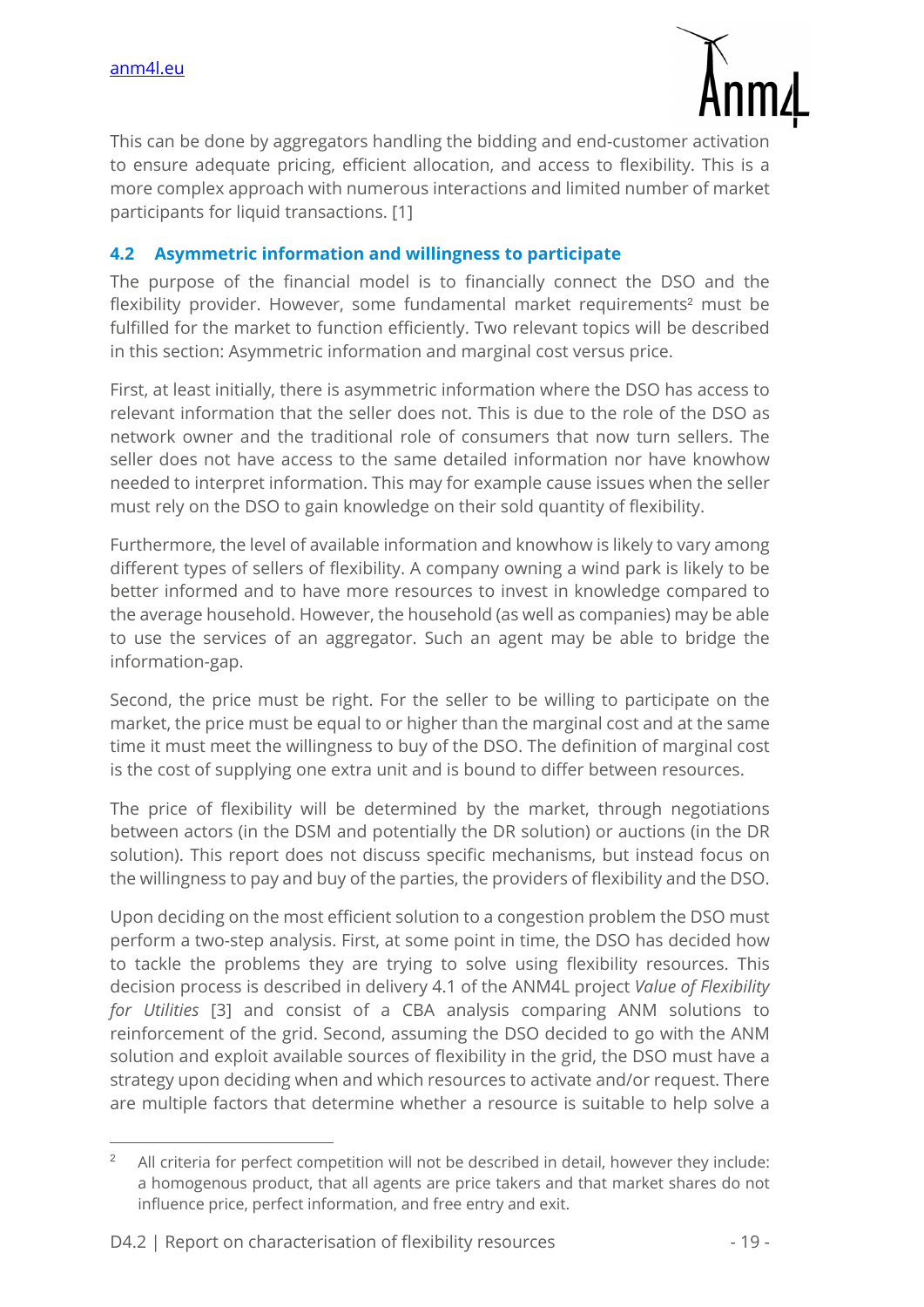

situation or not, both locational and technical aspects are pivotal and therefore ahead of cost, see Figure 1. The remaining subset of resources are then prioritised based on cost/price. One may think there are no costs associated with utilizing equipment in the grid as these are owned by the DSO, however this is not the case. The costs consist of for example mechanical wear and tear and it is important that these costs are taken into consideration.



*Figure 1: Order of events* 

## **4.3 Options under DSM and DR**

The Council of European Energy Regulators (CEER) highlights four alternative ways for the DSO to access flexibility [4]:

- $\blacksquare$  a rules-based approach,
- $\blacksquare$  through connection agreements,
- by using network tariffs, and
- $\blacksquare$  through market-based procurement.

The ANM4L project focuses on the latter, which under the assumption of perfect competition and sufficient market liquidity will offer efficient solutions. Both DSM and DR are available as the market-based approach include bilateral negotiations, organized marketplaces, aggregators etc. [4].

Under both DSM and DR, aggregators are likely to play an extremely important role in organizing trade and enabling flexibility exchange. They are however not discussed in detail in this report.

#### 4.3.1 Options under DSM

A DSM solution leaves limited control to the flexibility provider (seller) and the DSO can, given a number of constraints depending on the resource, access the flexibility on demand. Here, three remuneration options are investigated: A flat rate contract, a flex rate contract, and a combination of both.

 $\blacksquare$  The flat rate contract is independent of usage, the DSO reimburses the seller with a fixed amount and can, given a number of constraints such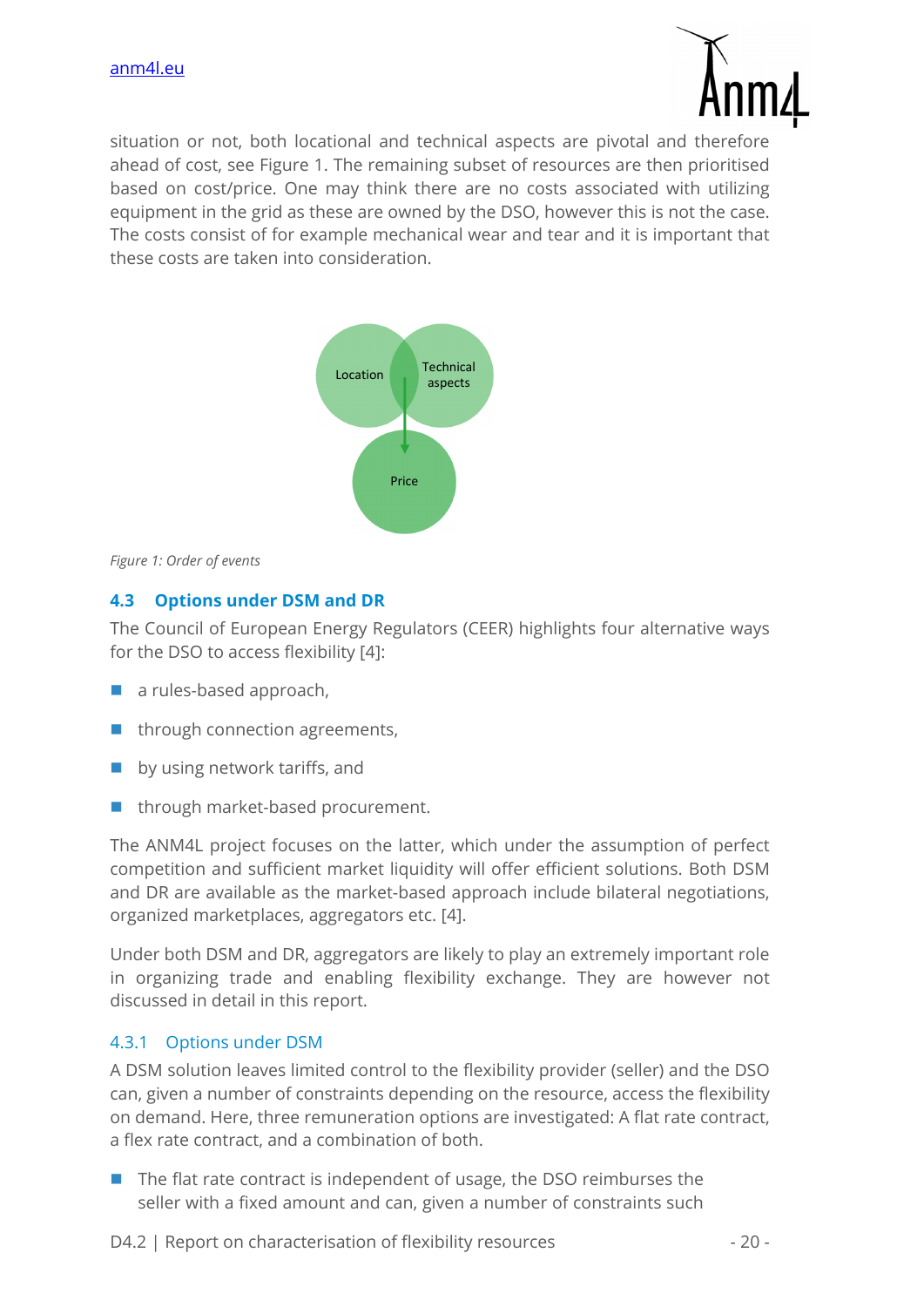

as indoor temperature if the flexibility resource is a heat pump, access the flexibility and activate the resource when need occurs.

- $\blacksquare$  The flex rate contract is fully dependent on usage. The seller receives a remuneration of a predefined amount (can for example be a fixed amount or dependent on the spot price) times the used kWh.
- The combination consists of a flat base reimbursement and an additional kWh rate.

The main difference between these options is the risk allocation. With a flat rate the DSO takes on all risk because the cost is constant regardless of need. With a flex rate, the seller takes on all risk because the cost for the DSO fully correlates with need and usage, and the seller cannot be certain to recover costs of any investments made. With a combined rate the risk is shared between the DSO and the seller. How the risk is allocated under the combined rate depends on the distribution between the fixed and flex part of the contract. The larger the share of the fixed rate the more risk is allocated to the DSO and vice versa.

*Table 3: Risk allocation* 

|                        | ا Flat rate | Flex rate | Combined rate |
|------------------------|-------------|-----------|---------------|
| <b>Risk allocation</b> | <b>DSO</b>  | Seller    | Shared        |

There are pros and cons with all solutions. On the downside, contracts are costly to establish and maintain from an administrative perspective. Therefore, it would be convenient with an independent aggregator to facilitate the relationship between the potentially many sellers and the DSO. On the upside, contracts do not require any trading platform to match bids.

The ANM operational tool should aim to optimize and activate the most costefficient combination of flexibility resources and must therefore take cost per kWh for each resource into consideration. The cost should be stated in the contract, hence there is no need for a trading platform.

## 4.3.2 Options under DR

In contrast to the DSM solution, the DR solution leaves more control to the flexibility provider and is dependent on usage. Instead of a long-term contract, the terms of trade are defined on a case-by-case basis where flexibility providers place bids that the DSO can chose to accept or not accept depending on its willingness to pay and other available offers.

The bid holds information on how much flexibility the provider has to offer, at what cost, and when. An owner of a wind park may for example not always accept being curtailed and the resource may therefore not always be available. However, since the flexibility provider price their resource themselves, their willingness to sell is reflected in the bid.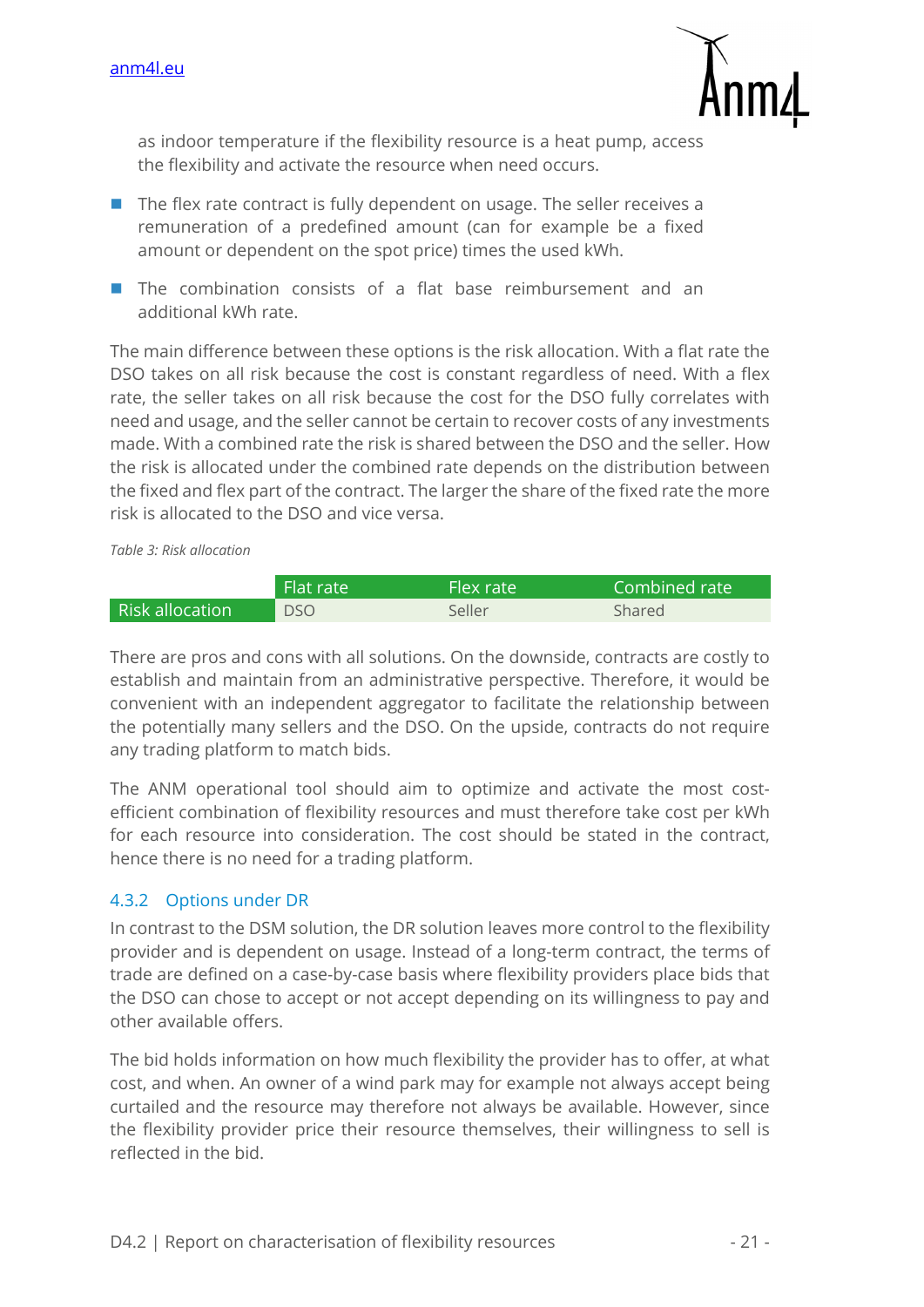

The design of auctions and price mechanisms are not covered in this report, however, as these are local markets, liquidity is likely to become an issue, and is therefore discussed next.

Liquidity is important for a market to function effectively. An illiquid market will likely result in insufficient amounts of flexibility and/or excessively high prices for flexibility. While liquidity is not directly observable and there is no generally accepted measure, it can be described as how easy or difficult it is to trade in a market. The trading volume is often used as a proxy. If the market is liquid, it is easy to trade, and otherwise it is difficult to trade. It is a function of many parameters, but high numbers of participants and transactions are positive. [5]



*Figure 2: Market participation, maturity, and type of market organisation* 

While bilateral negotiations or contract-based solutions are inconvenient as many potential flexibility providers will result in an administrative burden for the DSO, they may be the most suitable way to go about organizing this market while the number of potential flexibility providers are few and the market is immature. The main reason is that the liquidity is likely to be too low to be able to support auction-based clearing mechanisms. While the administrative burden per contract is high, there is no need for advanced market platforms or the like.

As the market matures and more participants get involved, it can transfer into auction-based trade. There are different type of setups and coordination mechanisms to consider. To mitigate a potentially low liquidity, discrete auctions are suitable because these gather participants at the same time. As the market matures further and becomes more liquid the frequency of auctions can increase until it eventually makes sense to cross over into continuous trade, see Figure 3. However, some markets do not reach a level of liquidity that allows for continuous trade.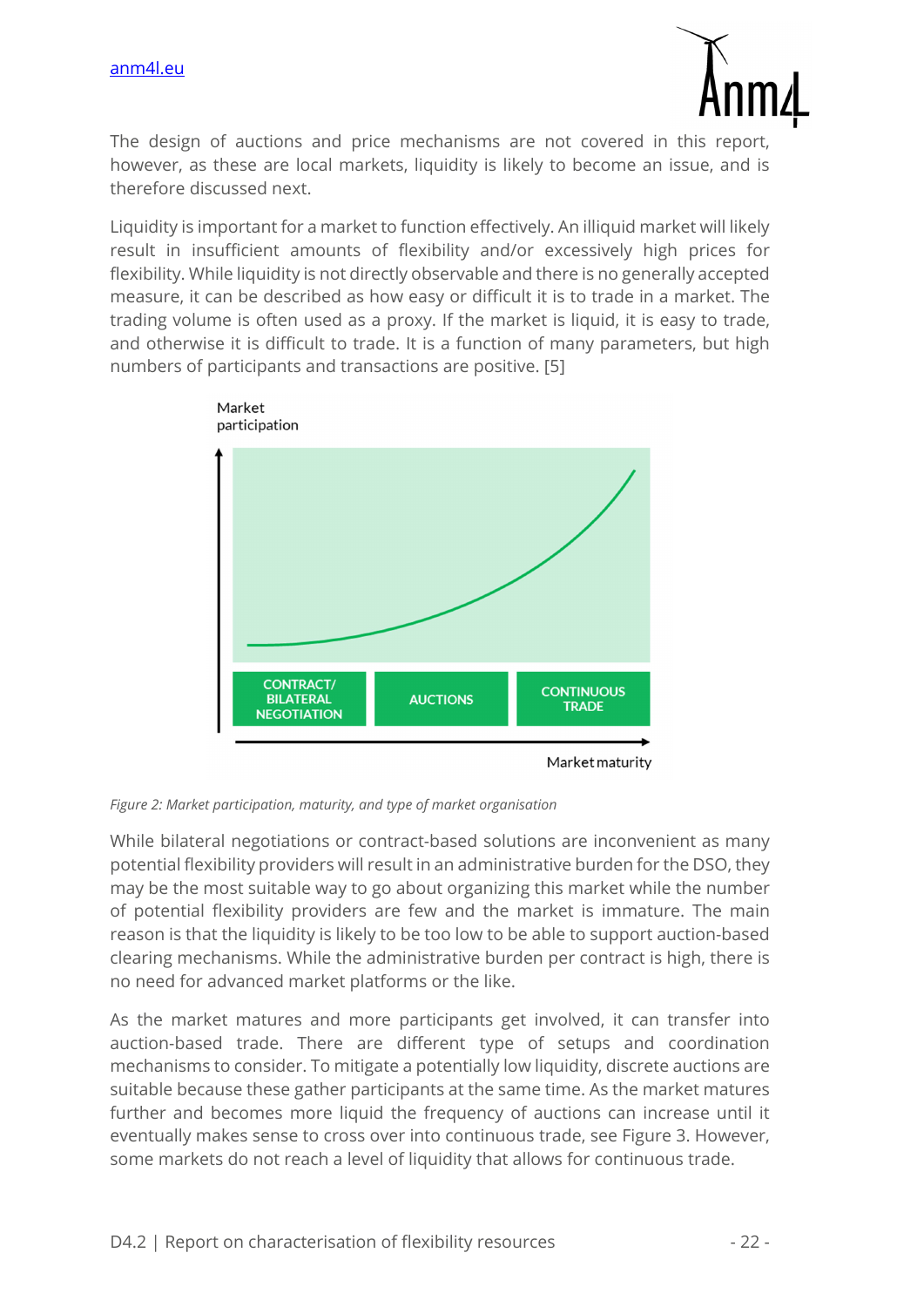

*Figure 3: Market maturity and frequency of auctions* 

From the perspective of the DSO, continuous trade is likely an ideal market solution under the provision that it is able to provide an effective market clearing. This is assumed due to the constant availability of flexibility resources. The more realistic and, in this setting, also effective market solution may however be one based on discrete auctions. The reason is that a local market may have troubles gathering enough participants and thus liquidity to be able to support continuous trade. For reference, the Swedish intraday market is based on continuous trade and sometimes face efficiency problems due to low liquidity.

## **4.4 Pros and cons of DSM and DR for different resources**

As explained in Chapter 4.1, a DSM solution allows the DSO to directly control the flexibility asset for operational network security purposes while a DR solution is only available after a case-by-case trade agreement is in place. A typical DSM asset may for example be a single heat pump while a typical DR asset may be multiple EV chargers managed by an aggregator. Note that DSM and/or DR are applicable to all flexibility resources. In this section potential pros and cons of the different solutions are discussed for broad groups of flexibility resources. Further research is needed within this field. *Equipment in the grid* is not covered in this section as these are inhouse services and therefore not applicable for DSM or DR.

#### 4.4.1 Large scale generation

Large generating units such as wind parks may be better suited for a DR solution rather than a DSM solution. One reason is potential issues regarding the balance responsibility. This example is simplified and based on current Swedish regulation. Before the hour of delivery, the expected production from the unit is estimated and traded on the electricity markets aiming for balance during the delivery hour meaning that the sold volume equals the produced volume. The BRP (which may or may not be the owner of the generating unit) reports the production plan to the TSO 45 minutes prior to the start of the delivery hour.[6] If production is curtailed during the delivery hour the reported and actual production will differ. The balance settlement is calculated per bidding area [6] which may be larger than the area captured by the local market and the curtailment may therefore have resulted in an unintended imbalance and subsequent charge to the BRP.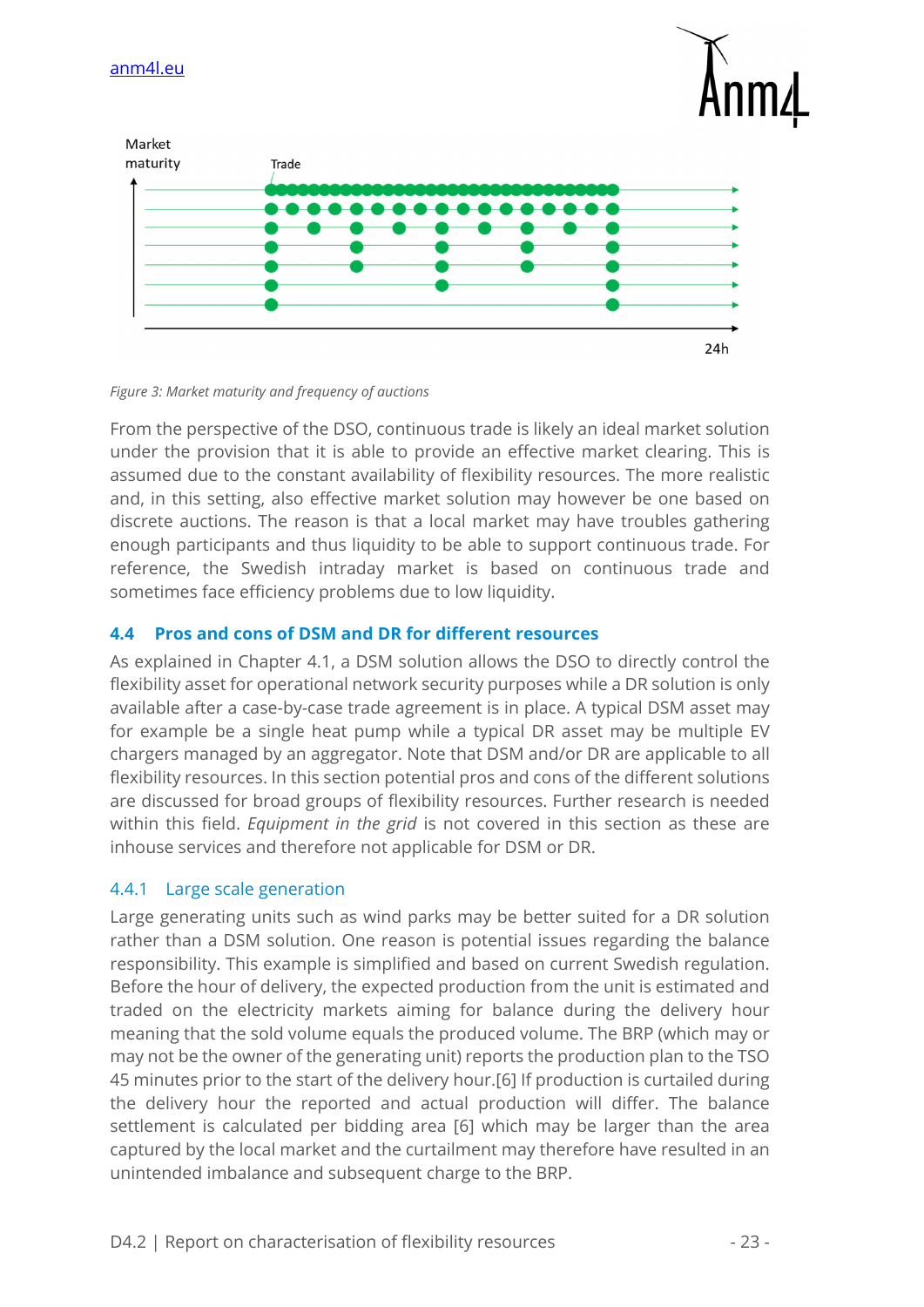

While it is difficult to achieve perfect balance due to many other reasons than potential curtailment, it is problematic if a BRP would find itself in imbalance and subsequently subject to a charge due to a unit in its portfolio being curtailed by a third party. Especially since the curtailment likely solved a local network issue.

Applying a DR solution to large generating units would regain the control to the owner of the resource and the BRP. It may be possible to, in real time, adjust for the curtailment thereby avoiding imbalance.

This potential issue will be further investigated in task 4.3 in the ANM4L project.

#### 4.4.2 Small scale generation

Small generating units such as residential PVs may be suitable for either a DSM or DR solution. It is likely to depend on either the interest of the owners of the resource or on how they choose to engage their flexibility resource on the market.

The owners may be interested in participating on the flexibility market themselves. The best solution is then given by their individual preferences. However, they may not be interested in active participation. If that is the case and they do not engage with an aggregator, the DSM solution is likely more suitable than the DR solution, minimising the effort. If they do engage with an aggregator, the DR solution may be more suitable than the DSM solution given that it is more dynamic, and the aggregator has resources to actively participate with large volumes on the market.

#### 4.4.3 Large scale loads

Large scale loads are found at for example property owners using large amounts of electricity on functions such as heating and cooling. Similarly to owners of large scale generation, it is likely that owners of large scale loads are unwilling to hand over control to the DSO. Heating costs for Swedish apartment buildings is on average 30 percent of total operating costs and 20 percent of total costs, meaning that it is a significant cost item.[7] While this makes it attractive to offer flexibility to the DSO, it is also high risk and the provider must be able to trust that for example indoor temperatures are within acceptable intervals.

With sufficient control equipment, sensitive parameters will be automatically controlled for, and the DSO and the property owner will be able to act according to these parameters. This can for example allow for a DSM solution with a dynamic price mechanism as one of the steering parameters. However, if it is not possible to incorporate relevant parameters a DR solution may be better suited.

#### 4.4.4 Small scale loads

When utilising a load as a flexibility resource its contribution is often to advance or delay power use. It may therefore be suitable for a DSM solution as the total consumption over time is unaffected, and the owner of the flexibility resource owner is unlikely to notice that the flexibility resource is being utilised unless informed. Unlike the large scale load owner the small scale load owner is usually only responsible for its own personal convenience. The main cost to take into consideration is any adverse effects on the convenience for the owner/relevant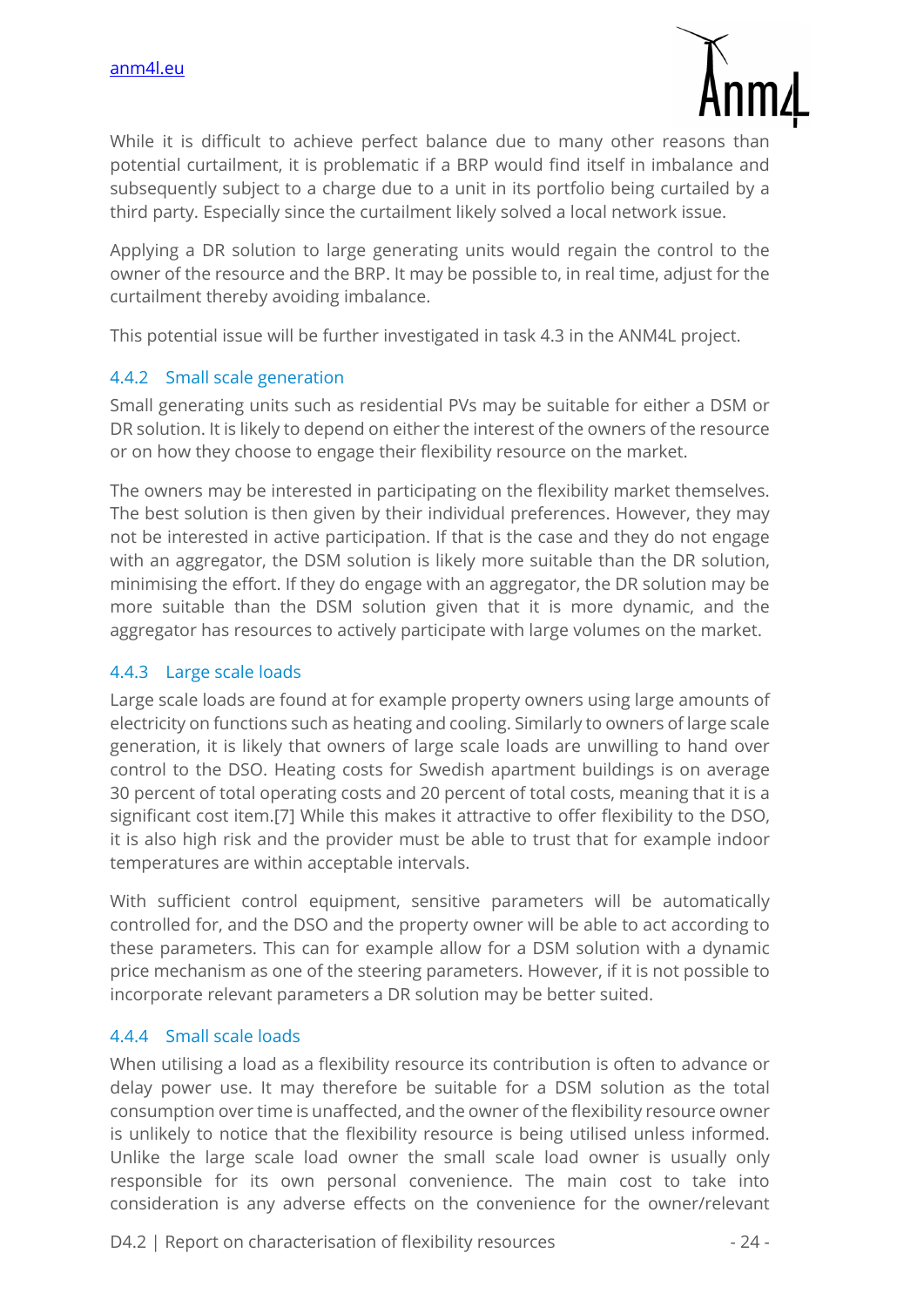

stakeholders, such as residents in a house with a heat pump being utilised as a flexibility resource, and this is easily captured and regulated by a long-term contract.

#### **OVERVIEW OF CHARACTERISATION**  5

This chapter provides an overview of the flexibility resources described in this report under chapter 3. All flexibility resources have a low enough response time, below minutes that are considered to be needed for the ANM4L project.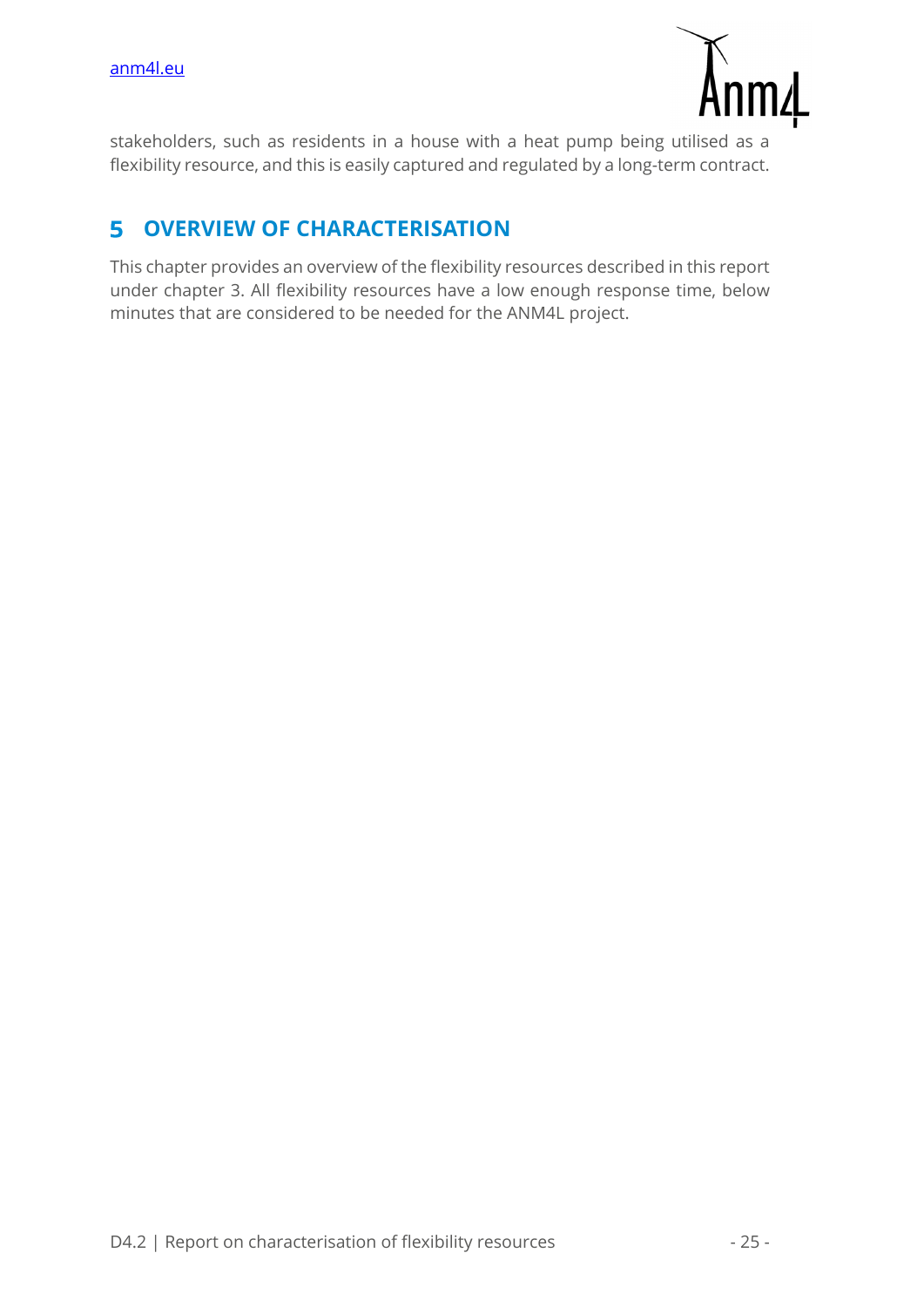#### *Table 4: Flexibility characterisation*

| <b>Resource</b>                                                                          | <b>Owner</b>                         | <b>Provides</b>                                      | <b>Availability / reliability</b>                                                                                                                                                | <b>Utilization cost</b>                                                                                     | <b>DSM/DR</b> |
|------------------------------------------------------------------------------------------|--------------------------------------|------------------------------------------------------|----------------------------------------------------------------------------------------------------------------------------------------------------------------------------------|-------------------------------------------------------------------------------------------------------------|---------------|
| <b>Wind Park</b><br>(Large scale generation)                                             | Company                              | Active power                                         | • Depends on the wind conditions<br>• Can only increase the active power if already<br>running in curtailed mode                                                                 | • Reduction of revenue for owner<br>• Cost of mechanical wear and tear, for<br>curtailment and for shutdown | <b>DR</b>     |
| <b>Wind Park</b><br>(Large scale generation)                                             | Company                              | Reactive power                                       | • Always available if connected to the grid                                                                                                                                      | • Potential reduction of revenue for<br>owner due to reduced production of<br>active power                  | <b>DR</b>     |
| <b>PV</b><br>(Large scale generation)                                                    | Company                              | Active power                                         | • Depends on the solar radiation<br>• Can only increase the active power if already<br>running in curtailed mode                                                                 | • Reduction of revenue for owner<br>• Potential mechanical wear and tear of<br>the inverter                 | <b>DR</b>     |
| <b>PV</b><br>(Large scale generation)                                                    | Company                              | Reactive power                                       | • Always available if connected to the grid                                                                                                                                      | • Potential reduction of revenue for<br>owner due to reduced production of<br>active power                  | <b>DR</b>     |
| <b>PV</b><br>(Small scale generation)                                                    | Private /<br>Aggregator/<br>Company  | Active power                                         | • Depends on the solar radiation<br>• Can only increase the active power if already<br>running in curtailed mode                                                                 | • Reduction of revenue for owner                                                                            | <b>DSM/DR</b> |
| <b>PV</b><br>(Small scale generation)                                                    | Private /<br>Aggregator/<br>Company  | Reactive power                                       | • Control equipment for reactive power must<br>be installed<br>• Always available if connected to the grid                                                                       | • Potential reduction of revenue for<br>owner due to reduced production of<br>active power                  | <b>DSM/DR</b> |
| <b>Heat pumps</b><br>(Residential load)                                                  | Private /<br>Aggregator /<br>Company | Active power, Shifting<br>power in time              | • Depending on the outdoor temperature and<br>insulation value for the building<br>• Only impact on indoor climate as defined in<br>the agreement<br>• Consider rebound of power | • Low impact on total energy use<br>• Cost of inconvenience for the owner<br>need to be considered          | <b>DSM/DR</b> |
| <b>EV charger</b><br>(Load)                                                              | Private /<br>Aggregator /<br>Company | Active power, Shifting<br>power in time              | • Depending on the use of the cars and if<br>connected to the charger<br>• Can only increase the power consumption if<br>battery is not already fully charged                    | • No impact on the total energy use<br>• Cost of inconvenience for the owner<br>need to be considered       | DSM/DR        |
| <b>Tap changer</b>                                                                       | <b>DSO</b>                           | Voltage control                                      | • Depending on the rating and current<br>position of tap changer                                                                                                                 | • Mechanical wear and tear                                                                                  |               |
| <b>DLR</b>                                                                               | <b>DSO</b>                           | Enables flexibility<br>through increased<br>capacity | • DLR is always available but its output<br>depends on external factors such as<br>temperature and wind                                                                          | • No direct cost to supply flexibility                                                                      |               |
| <b>Reactive power compensation</b><br>equipment (Capacitor bank,<br><b>STATCOM, etc)</b> | <b>DSO</b>                           | Reactive power                                       | • Depending on the rating and current level of<br>activation                                                                                                                     | • Mechanical wear and tear                                                                                  |               |

-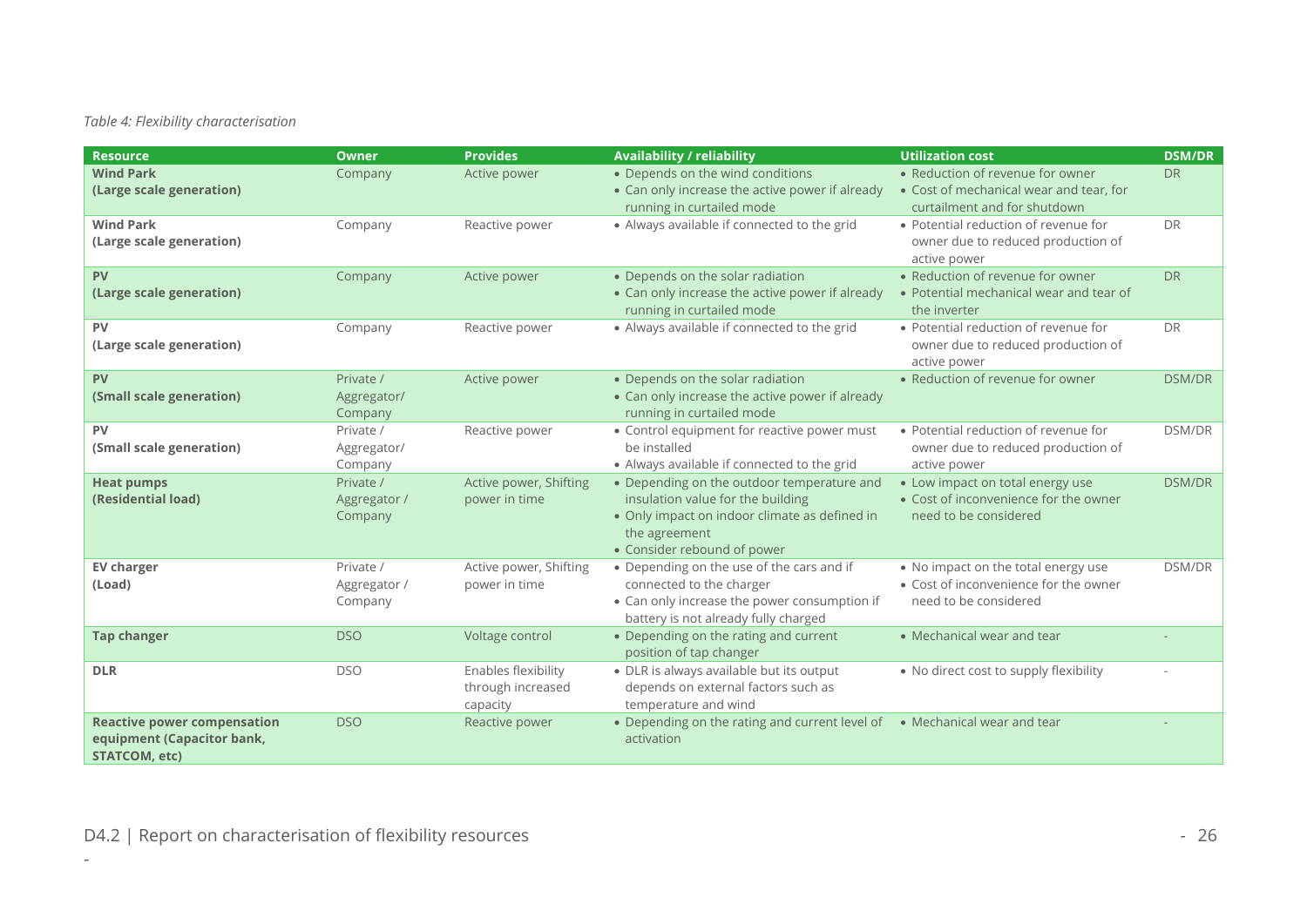# **6 SUMMARY AND DISCUSSION**

In this report, different flexibility resources relevant for the Swedish and Hungarian demo cases of the ANM4L project, are characterised. They are divided into four different categories:

- Generation
- **Load**
- $\blacksquare$  Equipment in the grid
- $\blacksquare$  Flexibility enabler

As part of the characterization process, costs for utilising the different resources are identified. These are listed in Table 4 in the previous chapter and described in Chapter 3. While different cost types are identified, the task of quantifying each cost for each resource is challenging. However, although it is difficult to exactly quantify each cost, it is possible to argue that some may be negligible while others may be major.

Costs that, on the one hand, may be negligible under certain circumstances include shift of power consumption in time, and in some cases cost of inconvenience.

For small scale loads in Sweden shifting power consumption in time is expected to rarely lead to increased (or decreased) electricity costs. For these consumers, the most common electricity rate is a fixed monthly rate, meaning that the cost of consuming electricity is the same at all times during one month. There are three exceptions to when shifting power consumption to another time may lead to changed electricity costs.

- The first is if consumption is shifted from one month to another. The rates are likely to differ between months and if the rate of the second month is higher, the electricity costs will be higher compared to if consumption was left unchanged, however, if the rate of the second month is lower the electricity costs will instead be lower compared to if consumption was left unchanged.
- The second is if there are any rebound of power. There may be a rebound of power if a load is turned off or reduced and later turned back on or returned to normal operation. The load might need more power after than before it was utilised as a flexibility resource.
- $\blacksquare$  The third is if it is more energy (and therefore also cost) efficient to maintain electricity consumption compared to temporarily increasing or decreasing consumption.

As described in chapter 4, the use of some flexibility resources may affect the comfort of consumers in their home and daily lives. The cost of inconvenience is likely to depend on how much consumers are affected, and in some cases it may be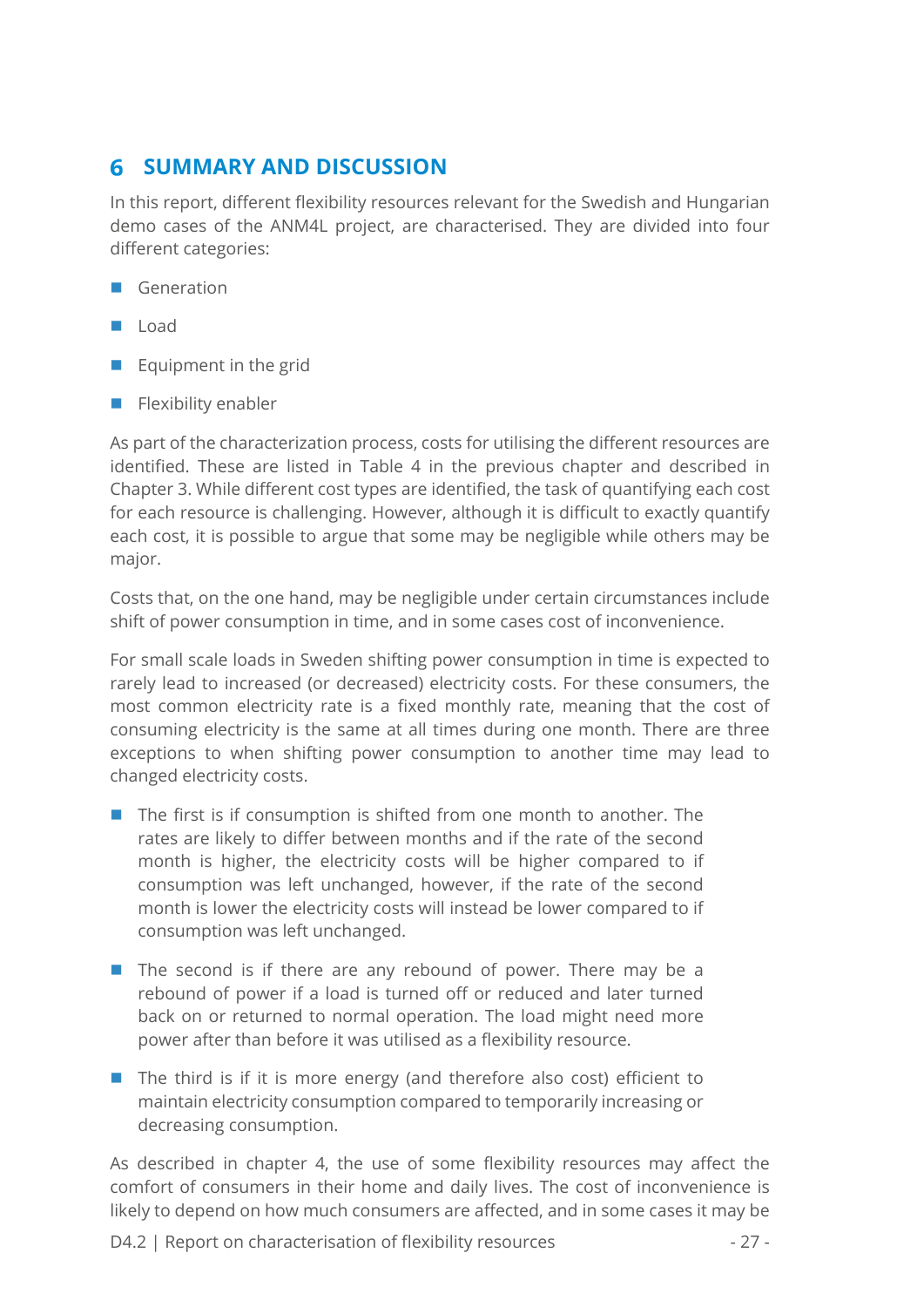

insignificant. For example, it is assumed that the cost of inconvenience for utilising a heat pump as a flexibility resource is limited as long as limits concerning indoor temperature etc. are respected, however not that if temperatures vary significantly or outside agreed limitations the cost is expected to be substantial. Much research has been done on consumer willingness to participate in flexibility markets and the importance of different aspects such as (in)convenience, remuneration/savings vs. environmental motivations, see for example Ref. [8] and [9].

Costs that, on the other hand, may be major are reduction of revenue for owners due to curtailment of renewable energy sources, and potentially also penalties for not delivering as promised. The latter can for example refer to power purchase agreements or unmet production plans. In addition, there are other factors such as environmental aspects to consider when contemplating curtailment of renewable energy sources.

Curtailing renewable energy sources means spilling available renewable power and, unless storage is available, it is not possible to shift consumption of spilled power to another time. Therefore, curtailment should always be the last option.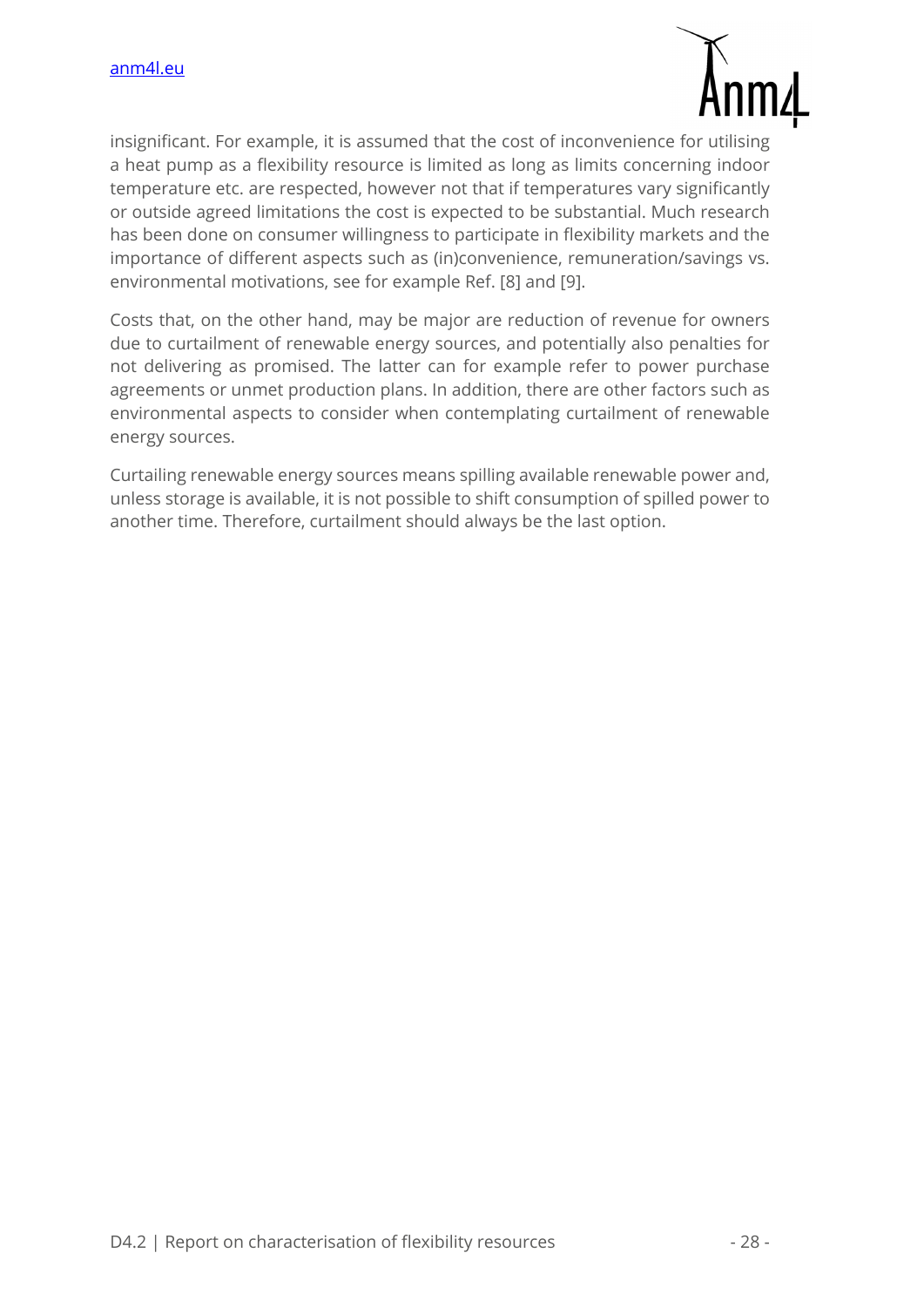

#### **REFERENCES**   $\overline{\mathbf{z}}$

- [1] J. Rosvall, N. Hancock, M. Edvall, M. Csõre, and E. Hillberg, "D1.3 Report on framework of the project and transferable best practices," 2020.
- [2] M. Lundberg and O. Samuelsson, "D3.1 Report on ANM control algorithm for active & reactive power," 2021.
- [3] H. Pihl, "D4.1 Value of Flexibility for Utilities," 2020.
- [4] CEER, "CEER paper on DSO Procedures of Procurement of Flexibility," ed, 2020.
- [5] C. Weber, "Adequate intraday market design to enable the integration of wind energy into the European power systems," *Energy Policy,* vol. 38, no. 7, pp. 3155-3163, 2010/07/01/ 2010, doi: https://doi.org/10.1016/j.enpol.2009.07.040.
- [6] "Nordisk balansavräkning handbok," 2018.
- [7] "Revenues and expenditure survey for multi-dwelling buildings by region, year of construction/valuation, year range, type of property ownership and type of revenue/expenditure. (Sample survey, see footnotes). Year 2003 - 2015."
- [8] A. Immonen, J. Kiljander, and M. Aro, "Consumer viewpoint on a new kind of energy market," *Electric Power Systems Research,* vol. 180, p. 106153, 2020/03/01/ 2020, doi: https://doi.org/10.1016/j.epsr.2019.106153.
- [9] T. Broberg, A. M. Daniel, and L. Persson, "Household preferences for load restrictions: Is there an effect of pro-environmental framing?," *Energy Economics,* Article vol. 97, 2021, Art no. 105188, doi: 10.1016/j.eneco.2021.105188.